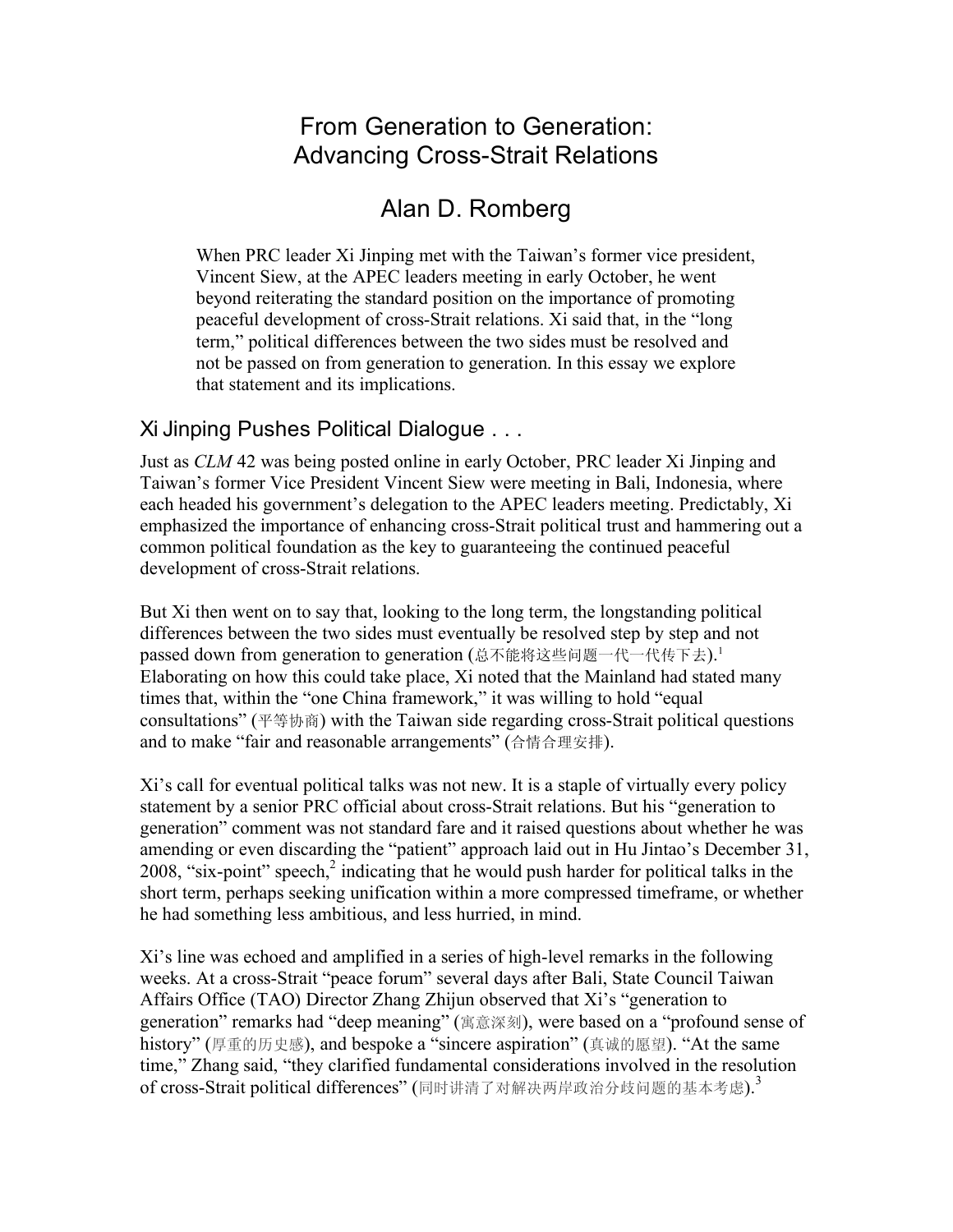Even though the two sides agreed the easier and economic issues should be addressed first, economic and political issues are not always strictly separated from one another, Zhang argued. Moreover, a number of the cross-Strait agreements already concluded, as well as topics of interest to Taiwan for future agreement, have political dimensions. For example, the handling of Taiwan's participation in foreign-related activities cannot circumvent political aspects of cross-Strait relations.

Admittedly, Zhang went on, the differences between the two sides are complex and will take time to resolve. The Mainland recognizes this and "has the strong determination as well as the necessary patience" (有坚定的决心,也有必要的耐心) to ultimately realize reunification. "But that does not mean waiting passively without doing anything" (但这并非意味着消极等待,无所作为).<sup>4</sup> While "some political differences can be shelved temporarily, it is impossible to avoid them totally or for a long time" (一些政治争议尽 管可以暂时搁置,但不可能完全和长期回避). Paying attention only to economics and not politics (只经不政) is not sustainable

Putting a gloss on the adage Xi had used with Wu Poh-hsiung in June about how the Mainland realized that "three feet of ice cannot melt in a day" (冰冻三尺, 非一日之寒), Zhang cautioned that, nonetheless, if the two sides did not have communication and dialogue about difficult political questions, and did not start talking, then not only would there be no way to resolve the problems, but the ice "could become thicker and harder" (有可能会结得更厚,冻得更硬).

### . . . and Senior Officials Link It to Reunification

Zhang and other senior officials went further, linking political talks and peaceful development to ultimate reunification. It is virtually a requirement in comprehensive remarks on cross-Strait relations to talk about reunification. But often when speaking to Taiwan audiences in recent years, Mainland officials have gone out of their way to draw a distinction between peaceful development and a final resolution in the form of reunification. Zhang himself has done so in the past.

Obviously, the objective of that approach is, while not retreating from the ultimate goal, to try to assure people in Taiwan that peaceful development of cross-Strait relations is about the here and now, not about creating a path straight to unification. Lately, however, speeches by senior PRC officials have not made such an explicit distinction and have actually drawn quite direct links between political talks, peaceful development, and reunification, all in the context of rejuvenation of the Chinese nation.

In his speech at the "peace forum" in October, Zhang Zhijun made a number of references to reunification, including linking it to peaceful development of cross-Strait relations and rejuvenation of the Chinese nation, but these points were not highlighted and seemed more or less to follow a well-trodden path.<sup>6</sup>

But when State Councilor Yang Jiechi addressed a seminar in November, he appeared to take things a bit further. Yang asserted that the "most distinctive feature" (最鲜明的特色) of the important thought of peaceful development of cross-Strait relations is the "close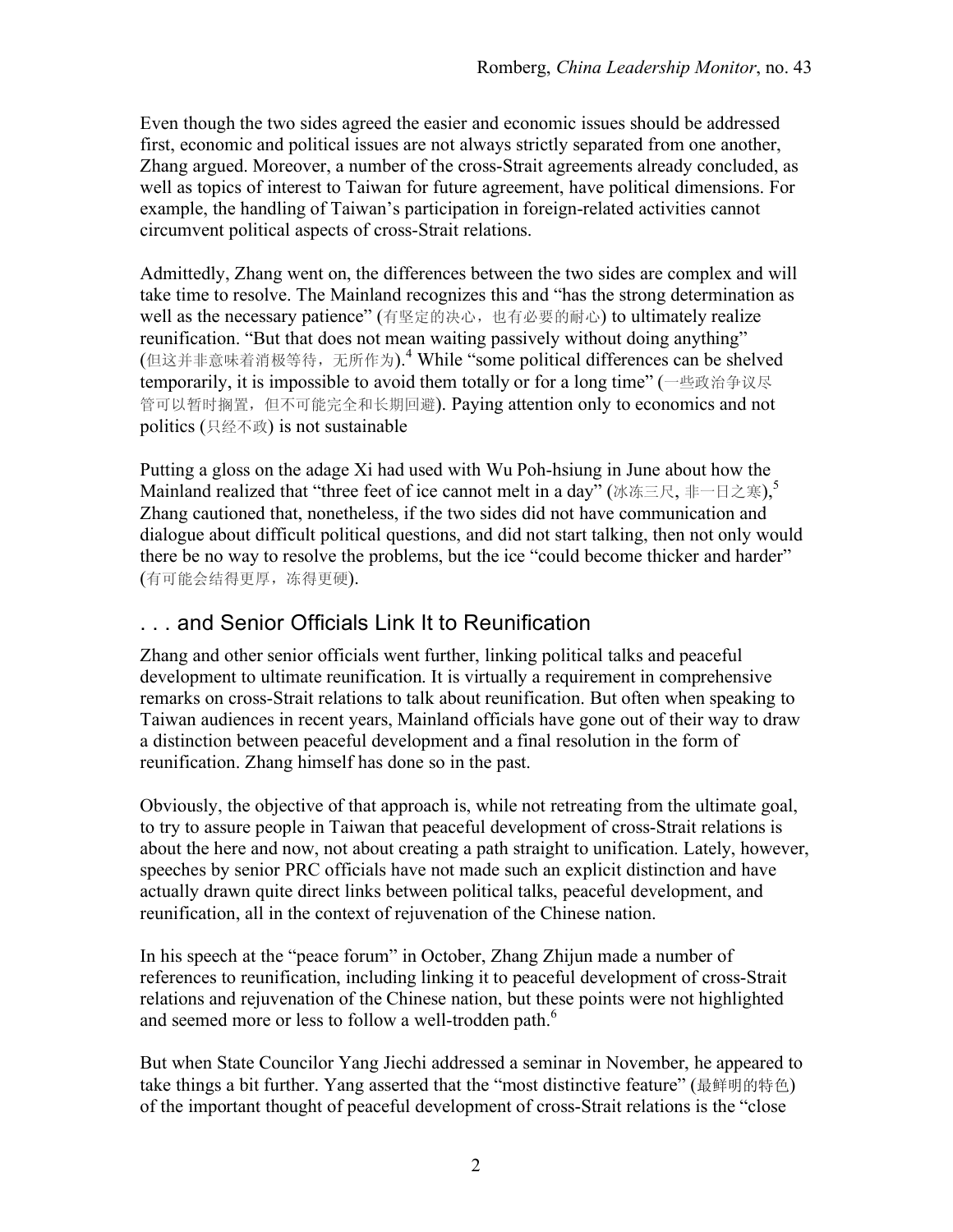integration of the historic mission of completing the unification of the motherland with the ambitious goal of revitalizing the Chinese nation" (把完成祖国统一的历史使命同实现 中华民族伟大复兴的宏伟目标紧密联系起来).<sup>7</sup>

This point was repeated again several days later by recently retired TAO Deputy Director Sun Yafu at a conference in Hong Kong. While citing Xi Jinping's "generation to generation" remarks, Sun turned the connection around a bit. He spoke of the necessity to address and resolve some important political differences in order to create conditions for the advancement of peaceful development of cross-Strait relations. But then he seemed to change direction and closed his speech with ringing rhetoric not only linking peaceful development of cross-Strait relations to completing the great task of rejuvenation of the Chinese nation but also identifying unification as an "historical necessity" (歷史必然) in the course of moving forward in that cause and expressing confidence that, in the rejuvenation process, all Chinese could with one heart complete the great work of unifying the motherland. $8$ 

The connection between peaceful development and reunification was also advanced in an article that Zhang Zhijun published in *People's Daily* on December 31, 2013, to commemorate the  $35<sup>th</sup>$  anniversary of the path-breaking January 1, 1979, Standing Committee "Message to Taiwan Compatriots."<sup>9</sup> In the course of his comprehensive look at Taiwan policy and cross-Strait relations, Zhang both began with a reference to achieving reunification and ended with one, including seven such references in all. Moreover, in his concluding paragraph he made the same sort of linkage Yang had between the peaceful development of cross-Strait relations and that ultimate goal.

We should fully implement all the requirements of the 18th CPC National Congress regarding Taiwan-related work, unswervingly implement the central authorities' fundamental policies regarding Taiwan-related work, steadfastly take the correct path of the peaceful development of cross-Strait relations, continue to create new prospects for the peaceful development of cross-Strait relations, and in the course of realizing the Chinese nation's great rejuvenation accomplish the great cause of the motherland's reunification.<sup>10</sup>

One month later, at a Taiwan work conference in late January, Politburo Standing Committee Member Yu Zhengsheng gave an "important speech" in which he made the linkage even more explicit. $11$ 

The general goal of Taiwan-related work in the current circumstances is to achieve reunification of the motherland in the process of realizing the great rejuvenation of the Chinese nation.

Taiwan-related work should focus on maintaining the correct direction of cross-Strait relations' development and consolidate the political, economic, cultural and social foundation for the peaceful development of cross-Strait ties so as to create favorable conditions for peaceful reunification.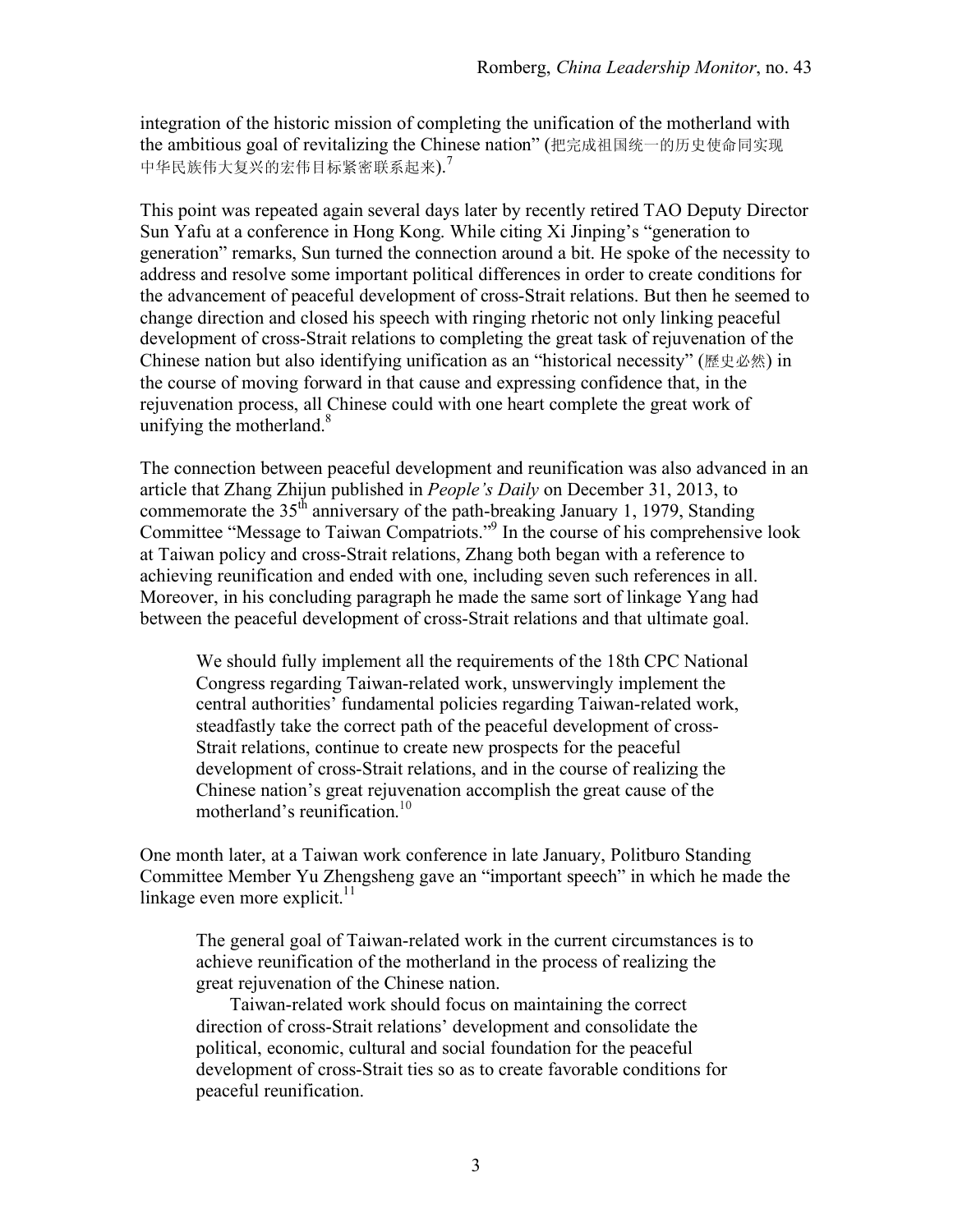### Taiwan Pushes Back

Whatever Xi's intention and that of his colleagues, Taiwan's response to all these statements was to reiterate Taipei's view that it was premature to address the question of authoritative political dialogue, much less to resolve significant political differences or even speak of unification. The Mainland Affairs Council (MAC) press release on the Siew-Xi meeting made no reference to the "generation to generation" comment, reporting instead that during their conversation Xi had "strongly affirmed and valued the spirit of shelving disputes and building mutually beneficial cross-strait relations shown by the two sides."<sup>12</sup>

Asked about the matter at his press conference after meeting with Xi, Siew stressed the importance of the 1992 Consensus, saying that the political differences across the Strait arose out of the history of the past 60 years and could not be resolved in just a few years. Rather, one must slowly accumulate mutual trust, and only when that process has reached a certain point can those differences be resolved. Pressed specifically on Xi's "generation to generation" remark, Siew said that as long as leaders and people on the two sides enhance mutual understanding, interactions, and trust, and create a consensus, they will probably find a way to create a fair and reasonable plan to solve differences slowly. But, he added, no one knows how long that will take. $^{13}$ 

When the Mainland sought to press Taiwan participants in the October Shanghai "peace forum" to endorse a more rapid pace of political dialogue and negotiation it backfired, not only creating open disagreements, but also generating outspoken complaints about the PRC's high-pressure tactics. Debate was particularly intense about the idea of a "peace framework" (和平架构), which was one of the four main topics at the forum.<sup>14</sup> The controversy was triggered by a PRC paper arguing in favor of a peace accord, characterizing it as a "national accord" under the premise of protecting China's territorial integrity "during the interim period before unification." The author insisted that the principle that "the two sides of the Strait belong to one China" was crucial to a peace pact. But he also went further, arguing that while a peace accord was not a unification pact, its "political connotations of unification" could not be ignored.<sup>15</sup>

Taiwan attendees reacted strongly. As one Taiwan participant put it, placing a peace accord in a "before unification" context does not "face reality." "It's like the Republic of China does not exist."16 If the Mainland did not face objective reality and if it set a "one China framework" as a precondition, said another participant, it would be difficult for the two sides at the forum to continue their discussion.<sup>17</sup> In essence, as one press account described it, the two sides largely talked past each other and often were diametrically opposed, with the Blue and Green members from Taiwan holding a largely unified position against their Mainland counterparts.<sup>18</sup>

Thus, the most that participants could agree on were broad generalities such as fostering conditions for the leaders of the two sides to meet and "enhancing" coordination and cooperation in external affairs. But when it came to specifics, particularly on political and security issues, there were yawning gaps. Even the official Chinese new agency took note of that.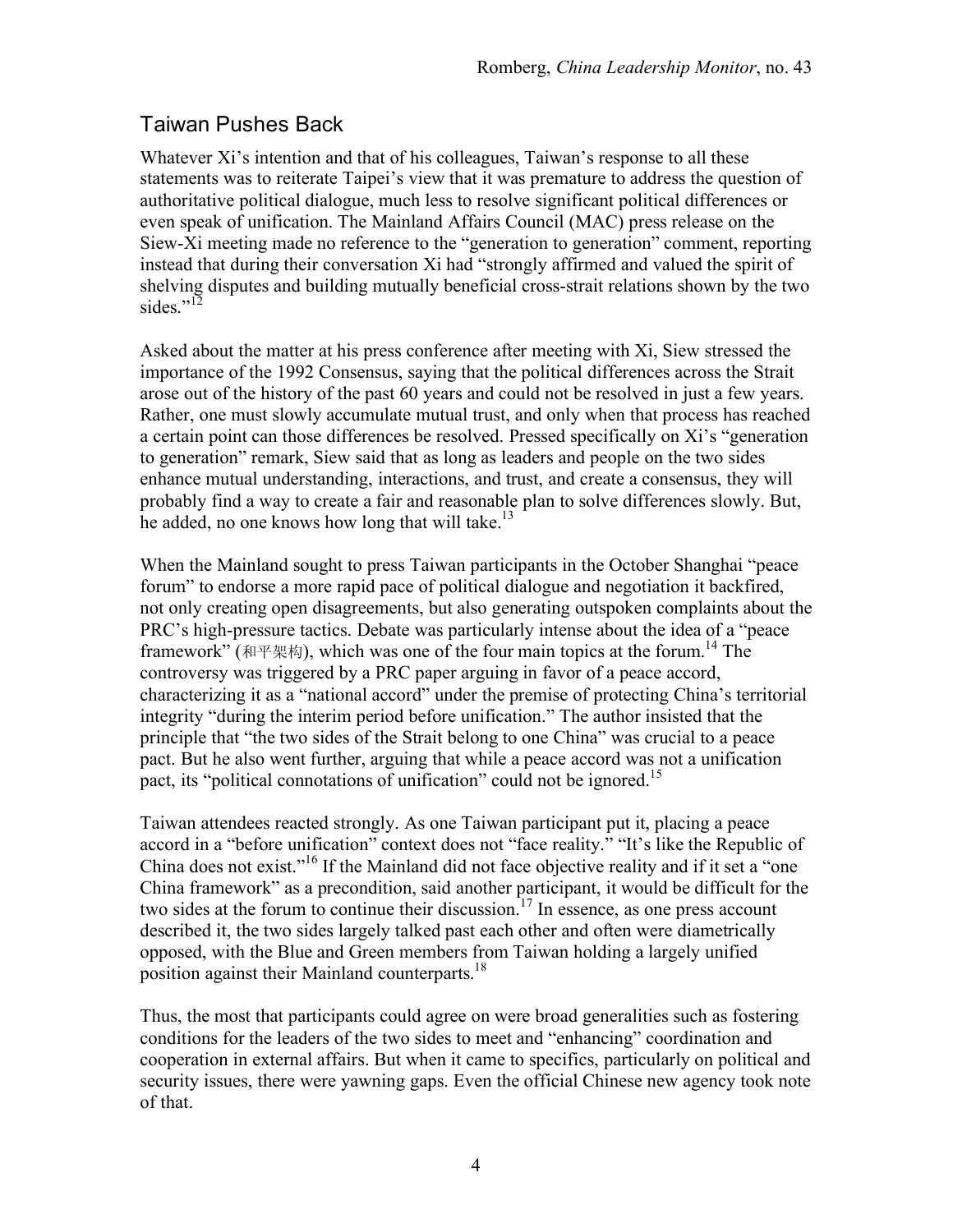Despite the consensus reached among academics from both sides, their views differ on particular issues, such as how to make reasonable arrangements for cross-Strait political relations in the context of continued political confrontation; how to clarify the legal relationship between the one-China framework and the existing rules of the two sides; the political meaning of an official end to the state of hostility between the two sides; and how to establish a mechanism to build confidence in military security across the Strait.<sup>19</sup>

Similarly, at a KMT-CCP forum several days later, the Mainland side sought to include reference to the "one China framework" in the preamble to the concluding report. As at the peace forum, Taiwan participants not only resisted including such a reference but opposed any reference to political issues in the conclusions, and it was only after what one media report characterized as "intensive discussions" (密集商談) and "political wrangling" (政治角力) that a set of 19 common recommendations was agreed upon, none of which touched on political questions beyond the standard reiteration of opposition to Taiwan independence and adherence to the 1992 Consensus.<sup>20</sup>

Speaking at a dinner with Yu Zhengsheng on the eve of the KMT-CCP forum, honorary KMT chairman Wu Poh-hsiung apparently tried to square the circle by employing a "generation to generation" formula that would be acceptable in Taiwan. Wu said he "hoped that people would continue *to promote peaceful relations* between the two sides of the Strait from generation to generation and achieve the mission of jointly rejuvenating the Chinese nation" (希望一代接一代,繼續推動兩岸和平關係,實現共同振興中華的任務; emphasis added).<sup>21</sup>

But at the same time as these rhetorical tugs of war were going on, Taiwan officials, including President Ma Ying-jeou, insisted that Taipei had not "avoided" politics when necessary. Ma pointed to the 1992 Consensus, which he identified as a "high-level political issue." Moreover, even if making a rather different point from Zhang Zhijun's, in ways Ma argued together with the TAO director by asserting that some of the cross-Strait agreements already contained "low-level" political aspects. In any case, Ma denied he was willfully seeking to push handling of political issues off to future generations. The point was not whether an issue was political, it was whether it needed to be addressed.

It is not that we avoid touching the political issues and pass them on generation to generation. [In fact my administration is] willing to discuss any issue as long as it is an urgent one.<sup>22</sup>

Ma pointed to the fact that there was no consensus in Taiwan to talk about the kinds of steps Beijing had raised such as a peace accord or mutual military confidence-building measures. Reiterating a point he had made before, Ma argued that the essence of cross-Strait peace already existed so a formal accord was unnecessary, whereas there were still tasks to complete in the economic area.<sup>23</sup> "We don't exclude such negotiations, but there are priorities. We don't see now as the right time, and there is no need to discuss a peace pact (with China) at the moment."<sup>24</sup>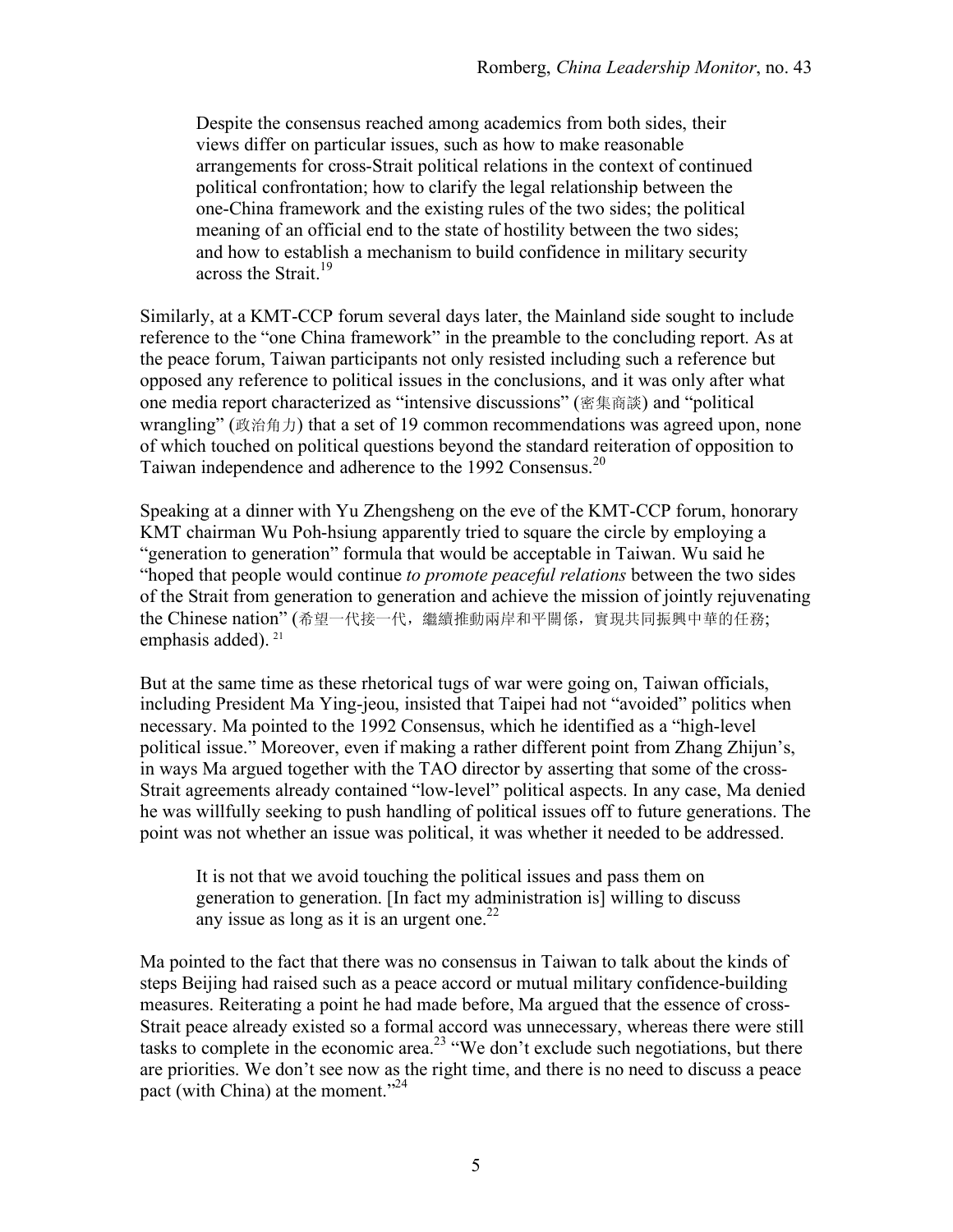The Ma administration clearly wants to maintain momentum in cross-Strait relations and to make progress to the degree that it is possible. But as MAC head Wang Yu-chi observed, while Taipei believes the direction of cross-Strait relations must be positive and that they must not be allowed to backtrack, public opinion must be taken into consideration in determining the pace of cross-Strait exchanges.<sup>25</sup> Based on that public opinion, Wang said, it is still too early to talk about political issues. In line with Ma's thinking, Wang commented that a peace accord is neither a high priority nor urgent.<sup>26</sup> Accordingly, he said, "we are keeping to our own schedule."<sup>27</sup>

## Wang-Zhang Meeting

In laying out his view about not passing political differences on from generation to generation, Xi Jinping also told Vincent Siew that the people in charge of the responsible departments from both sides of the Strait could meet and exchange views on those issues that needed tending. It was not by accident, therefore, that Wang Yu-chi and Zhang Zhijun had a short "encounter" in the lobby of the Bali hotel on the margins of the APEC meeting where Xi and Siew met in October. The fact that for the first time they referred to each other by their official titles<sup>28</sup> became a major topic of discussion in Taiwan, though it is worth noting that PRC media did not even report that they had done so, much less comment on it. $^{29}$ 

Zhang invited Wang to visit the Mainland, and arrangements were eventually made for them to meet in Nanjing and Shanghai between February 11 and 14, 2014. In the meantime, however, there was obviously a certain degree of verbal arm-wrestling going on. As late as January 10 Wang said the two sides were still discussing time, venue, and agenda, $30$  and formal confirmation of the visit did not come until January 28. $31$ 

In the run-up to the trip, both the Legislative Yuan  $(LY)$  and the Mainland side put severe strictures on what could be discussed—apparently either in private or in public. The LY ruled out anything that touched on "one China" or any cross-Strait political topic.<sup>32</sup> And despite efforts in Taipei to deflect the question, the Mainland reportedly insisted that Wang avoid topics such as "the ROC," human rights, democracy, and the rule of law, as well as any reference to the title "president."<sup>33</sup> (When asked about any PRC limits on what Wang could raise, a TAO spokesman responded only indirectly, saying that China did not want anything to happen that "could disturb arrangements for the talks."<sup>34</sup>)

On the other hand, a PRC official reportedly said that Beijing hoped that at least a "consensus memorandum" could be signed at the end of the talks as the "enforceable" basis of future talks.<sup>35</sup> But this was clearly way beyond anything Wang was authorized to do and any kind of joint document was ruled out by Taipei before he set off for Nanjing.<sup>36</sup> Indeed, the MAC head said he would not even touch on any sensitive political issues—"I think it's better to make this meeting simple"<sup>37</sup>—although Wang said he would "stand firm" on the government's positions on cross-Strait relations<sup>38</sup> and would make "appropriate comments on suitable occasions" (在適當場合說該說的話). 39

To demonstrate his follow-through on these last points, Wang later highlighted the fact that he had attached a name card with his official MAC title to a wreath he presented at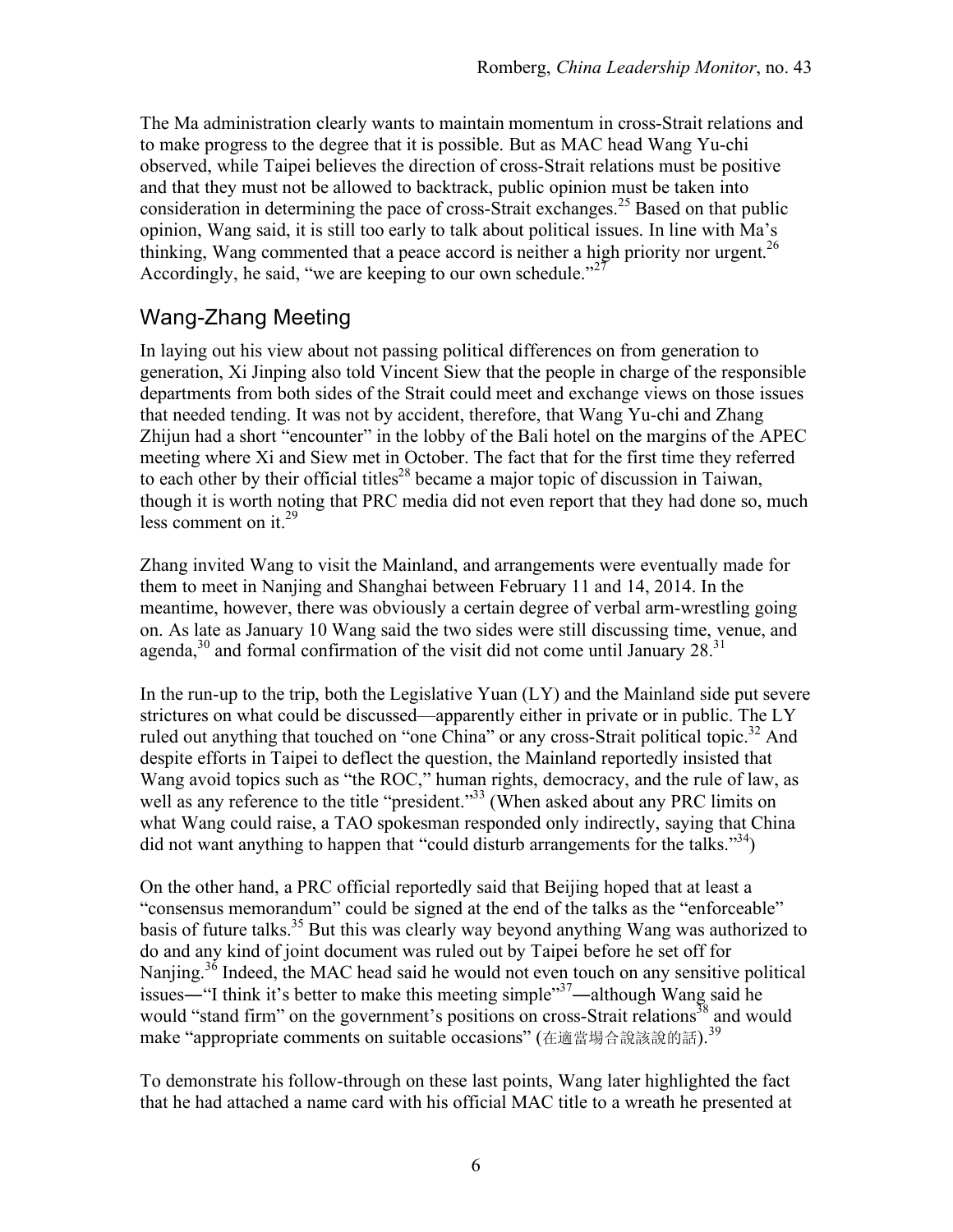the Sun Yat-sen mausoleum in Nanjing and that he had publicly referred to the "Republic of China" in remarks he made on leaving the mausoleum. Perhaps not as directly "confrontational," at several points Wang also called on the two sides to face the "cross-Strait reality."<sup>40</sup> Finally in this regard, Wang reported that, while in their meeting Zhang Zhijun had referred to Ma Ying-jeou either as "Mr. Ma" or "your leader," Wang had consistently referred to Ma as "president."<sup>41</sup>

As things turned out, the two ministers focused primarily on "operational" issues such as health insurance for students, prospects for advancing the post-ECFA follow-on agreements and for Taiwan's participation in regional economic activities, communication channels between TAO and MAC, exchange of media bureaus, and the proposed exchange of offices between the two "unofficial" bodies that handle cross-Strait relations on a day-to-day basis, Taiwan's Straits Exchange Foundation (SEF) and the Mainland's Association for Relations across the Taiwan Strait (ARATS).

On the communication channel, as of this writing, details are apparently still being worked out. But they reportedly will involve telephone links between the two ministers, their deputies, and chief secretaries.<sup>42</sup> Moreover, it was agreed that Zhang Zhijun will pay a return visit to Taiwan "soon," perhaps as early as April, with a second Wang trip to the Mainland anticipated for later in the year.

With regard to Taiwan's drive for participation in regional economic activities, there seems to be a delicate minuet going on. First of all, there is the question of the priority between cross-Strait economic relations and engaging in regional economic efforts. Which, if either, comes first? And then there is the issue of whether and how Taiwan and the Mainland relate in terms of regional structures.

On the former, although the MAC speaks of advancing cross-Strait economic cooperation and participating in regional economic integration as activities to be pursued "side by side, $\frac{1}{2}$  and the briefings of both sides following Wang's visit implied that this was a view shared by the Mainland, it seems that Beijing in reality has a different perspective.

In any enumeration of goals, Mainland briefers have consistently listed completion of ECFA follow-on agreements ahead of discussion of regional activities. Moreover, Zhang is reported to have told Wang that before the two sides can jointly explore a viable approach "to building a link between cross-Strait economic cooperation and regional economic cooperation" (previewing the Mainland's view on the second topic), the two sides should finish up the post-ECFA work, including ratification of the services trade agreement still awaiting LY approval as well as completing and ratifying the commodities trade agreement and the agreement on dispute resolution.<sup>44</sup>

On the second issue, how cross-Strait economic relations tie into participation in regional activities, it is reasonable to assume that Taipei has no desire to be subsumed within a "Chinese" membership or delegation to either the Regional Comprehensive Economic Partnership (RCEP) or the Transpacific Partnership (TPP), both of which are high priorities for Ma. Nonetheless, as indicated above, Beijing has consistently talked about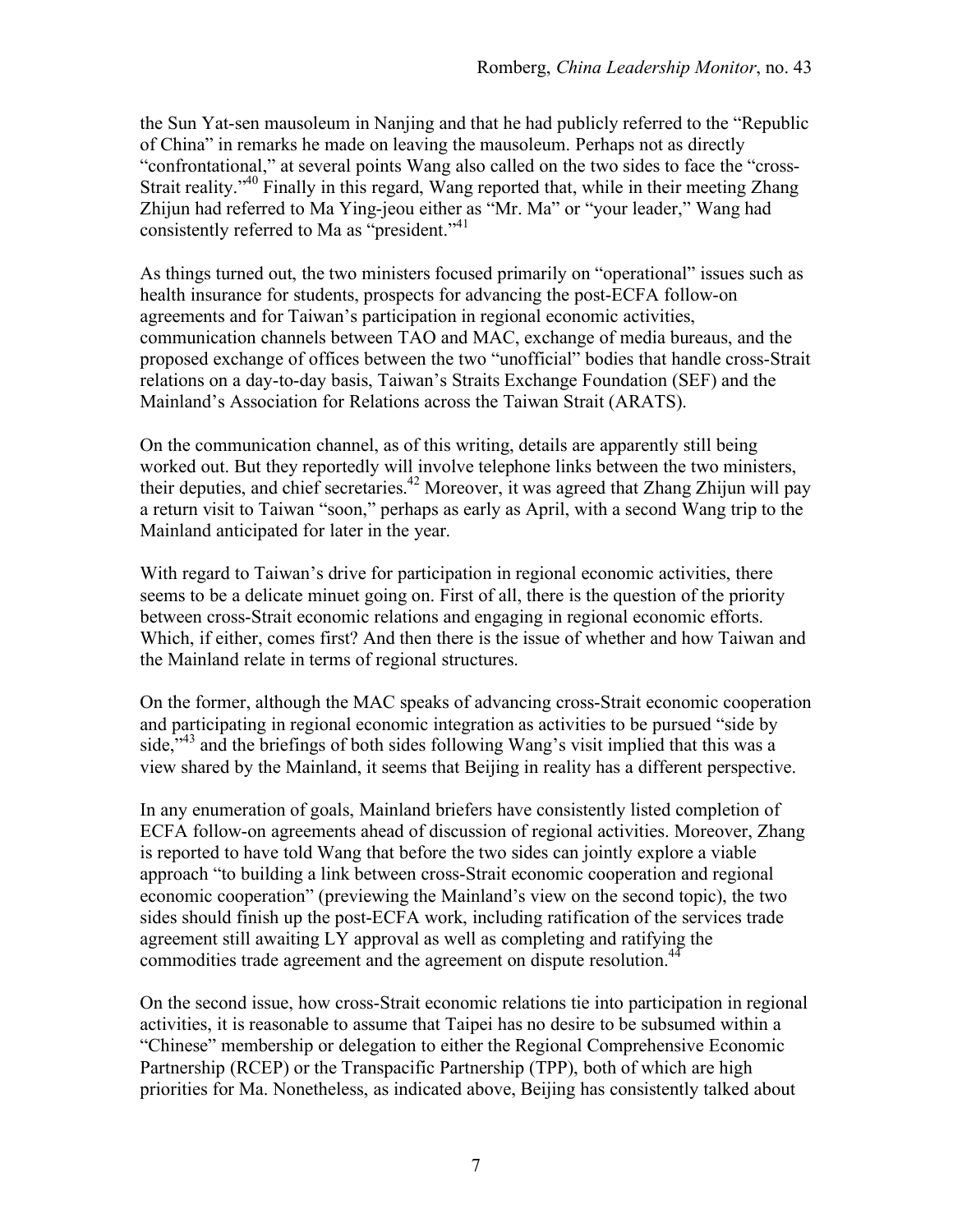how the two sides need to work together to link up their bilateral economic cooperation with regional efforts.

It was therefore intriguing when at this year's APEC leaders meeting in Bali Vincent Siew spoke about "jointly participating" in regional economic activities. But the likely limits of his conception were evident in his advocacy to Xi that Taiwan needed to sign bilateral trade agreements with economic partners and join both the Trans-Pacific Partnership (TPP) agreement and the Regional Comprehensive Economic Partnership (RCEP). Moreover, he complained that Beijing was preventing Taiwan from asserting its own international identity by blocking its entry into international institutions and signing free-trade deals with its Asian neighbors: "It's not only a very unfortunate situation, it's also not a fair one. We should be able to participate in all these efforts.<sup>45</sup>

Against this background, it is noteworthy that when he spoke of his agenda for talks with Zhang Zhijun in mid-February, Wang Yu-chi said they would discuss "both sides of the Strait jointly participating in regional economic integration" (兩岸共同參與區域經濟整合),  $^{46}$ and MAC used similar words in summing up the meeting afterward.<sup>47</sup>

But while one doesn't know what Wang specifically had in mind, clearly Taipei is not looking to directly partner with Beijing in such efforts or, as we have said, to operate under Beijing's aegis. Based on the precedent of other experiences relating to Taiwan's "international space," at a minimum Beijing will insist on consultation. But one hopes that Mainland officials recognize the sensitivities involved inside Taiwan. And, indeed, in private conversations PRC officials say they understand that any perception of Taipei seeking "permission" from Beijing is poisonous in Taiwan, and they deny that is their intent. Yet the fact is they insist on arrangements that strongly convey the impression that permission is necessary, so there will be some delicate maneuvering in the months ahead.

Regarding the long-pending reciprocal exchange of SEF and ARATS offices, during their meeting in Nanjing, Zhang Zhijun urged Wang to engage in joint efforts to reach a consensus.48 But the most the MAC could offer after the conversation was that the two sides "agreed to more proactively discuss feasible measures and pragmatically handle issues related to the establishment of reciprocal institutions."<sup>49</sup> The TAO statement tracked that pretty closely, saying that the two sides would continue to consult on the matter, concretely and appropriately handling the remaining issues so as to realize the plan of establishing the reciprocal offices as soon as possible.<sup>50</sup>

That after all of this time they could not come up with a mutually satisfactory solution to the one significant remaining question, that of SEF officials paying "humanitarian visits" to Taiwan citizens detained on the Mainland, speaks volumes about the gap in the approaches of the two sides, both how politically important the issue is in Taiwan and how sensitive the Mainland is to perceptions the SEF office would be functioning like a consulate.<sup>51</sup> Failure to close that gap by the time Zhang visits Taiwan this spring could very well dampen any sense that qualitative advances in overall cross-Strait relations are feasible in the short run.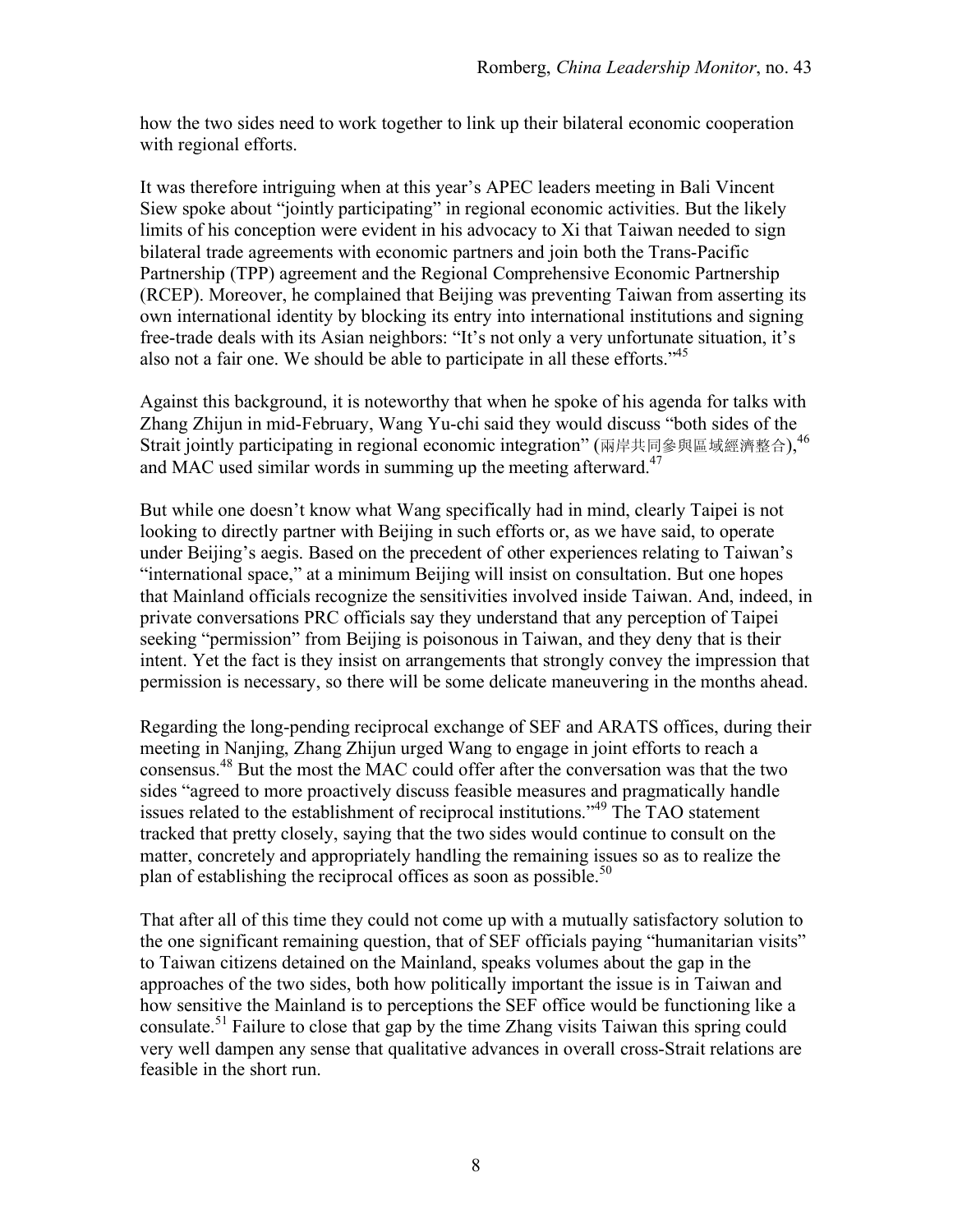The use of "titles" was handled sufficiently well for both sides to come away satisfied, though clearly not all of Taipei's druthers were fully met. Each principal used the other's "ministerial" title in their face-to-face meetings. Even there, however, whereas Wang spelled out Zhang's entire title as Director of the Taiwan Affairs Office Zhang (國臺辦張主任), Zhang merely referred to Wang "Minister Wang Yu-chi" (王郁琦主委). Wang took note of this in their meeting with cameras rolling, saying that he hoped the day would come when they could call each other by their official titles ( $\pm$ 稱職銜).<sup>52</sup>

At the same time, although the Mainland has now started to refer to the Mainland Affairs Council by its full name (大陆委员会), and Mainland media prominently reported on the meeting, those media reports, including the official announcement of Wang's visit and discussions of it afterward, nonetheless abstained from using Wang's ministerial title, only identifying him either as the "responsible person" ( $\text{\$\mathfrak{H}$}\mathcal{A}$ )<sup>53</sup> or "head" of the MAC.

Pressed to explain this practice, the TAO spokeswoman explained that the matter of titles was handled in accordance with the "real situation" in cross-Strait relations. Zhang's employment of Wang's ministerial title in their talks, she said, was a "pragmatic arrangement" (务实安排) designed to deepen the peaceful development of cross-Strait relations. The meetings between "those responsible for the departments handling cross-Strait issues on the two sides" (双方两岸事务主管部门负责人) were held "on a common political basis" (在共同政治基础上) and "in the spirit of mutual respect, seeking common ground while putting aside differences and promoting positive interactions" (本着相互尊重、求同存异、良性互动的精神来进行). But the handling of politically sensitive issues (implicitly meaning use of titles beyond this very specific context) "should be resolved through political dialogue and negotiations" (应该通过政治对话和谈判来解决), she said.

All this may seem arcane for most readers, but the fact that it is being so carefully orchestrated is testament to its significance.

In fact, this usage of Wang's title was good enough to draw praise even from the DPP.<sup>54</sup> That said, however, the opposition criticized many other aspects of the trip, voicing suspicions ahead of time that Wang would make big concessions in secret negotiations in order to promote the possibility of a Ma-Xi meeting,<sup>55</sup> and charging afterward that Wang had made several "fatal mistakes"<sup>56</sup> and calling on him to provide a full accounting of his conversations.<sup>57</sup>

A Ma-Xi meeting was broached in the final Zhang-Wang "tea" in Shanghai, when it was raised by the TAO head. Apparently each side merely stated its position (including Taiwan's view that APEC would be the most appropriate venue because it would render moot the issue of using official titles) but no effort was made to discuss it further. The gap between the two sides was underscored by a TAO spokesperson shortly after, when she made an even more definitive statement than usual rejecting any international venue, including APEC.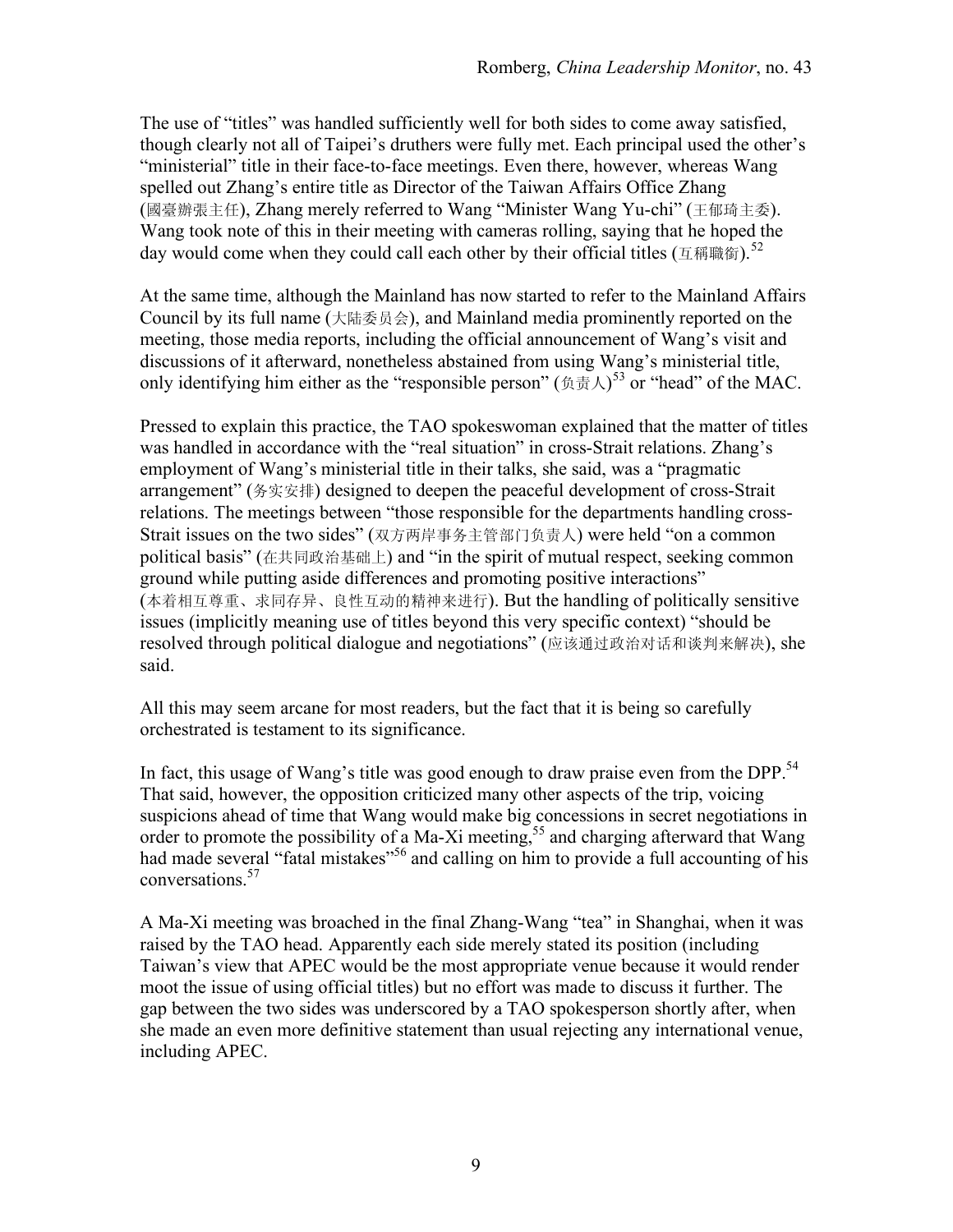This is all related, of course, to a fundamental difference over approaches to the "ROC." One cannot refrain from inferring a connection between that difference and Zhang's activity while Wang Yu-chi was paying homage to Sun Yat-sen at Sun's mausoleum the day after the Nanjing meeting. Not only did Wang's TAO escorts absent themselves during the mausoleum visit, but Zhang Zhijun took the occasion to pay a widely reported visit to the "Memorial Hall for Compatriots killed in the Nanjing Massacre by Japanese Forces of Aggression." While there, Zhang called on Taiwan compatriots to "bear in mind national history and resolutely fight back against Japanese right-wing provocation."<sup>58</sup> His moral was explicit: Although there are many differences and disagreements between the two sides, when confronting a challenge to the fundamental interests of the Chinese people, they must adopt a common position.

In light of the various constraints imposed on Wang's visit, it would seem that its "larger" achievement, beyond the use of titles and agreement to enhance communication and conduct further visits, was simply that it took place. Wang termed it a "milestone" and Ma Ying-jeou said it signified a significant step in the peaceful development of cross-Strait relations and normalization of bilateral interactions.<sup>59</sup> The TAO spokeswoman also hailed it as "an important step" for promoting comprehensive development of cross-Strait relations<sup>60</sup>

At the same time, reflecting a healthy sense of realism, both sides cautioned that the road ahead will be rough and further breakthroughs not easily come by.<sup>61</sup>

Still, and even if communication has not yet fully "institutionalized," a pattern of exchanges seems to be emerging.<sup>62</sup> What will happen in those exchanges, of course, is yet to be seen. But it is a notable first step toward consolidating more reliable communication.

### ―Prelude to a Summit?

In the context of the Wang-Zhang meeting, much attention has been focused again on the possibility of a Xi-Ma summit. Both sides are clearly interested, but, at least at this point, their visions of the "necessary conditions" needed to pull it off remain far apart.

On the Mainland side, when TAO Deputy Director Sun Yafu was asked in October about the prospect for such a meeting, he echoed the enthusiasm he had voiced earlier.<sup>63</sup> Sun said that holding leaders talks had been the Mainland's policy for three decades and that Beijing would work to make it happen. After all, he argued, there were many issues that had not been resolved because the leaders of the two sides had not been able to meet to resolve them. As the atmospherics were now improving, the two sides could discuss conditions for holding a meeting. Rather optimistically, given how it has turned out so far, he added that direct contacts between officials dealing with cross-Strait affairs could create the necessary conditions for such a meeting.<sup>64</sup>

At the same time as it voices support for a Xi-Ma meeting, as already noted, the TAO continues to rule out the possibility that such a meeting could take place either at APEC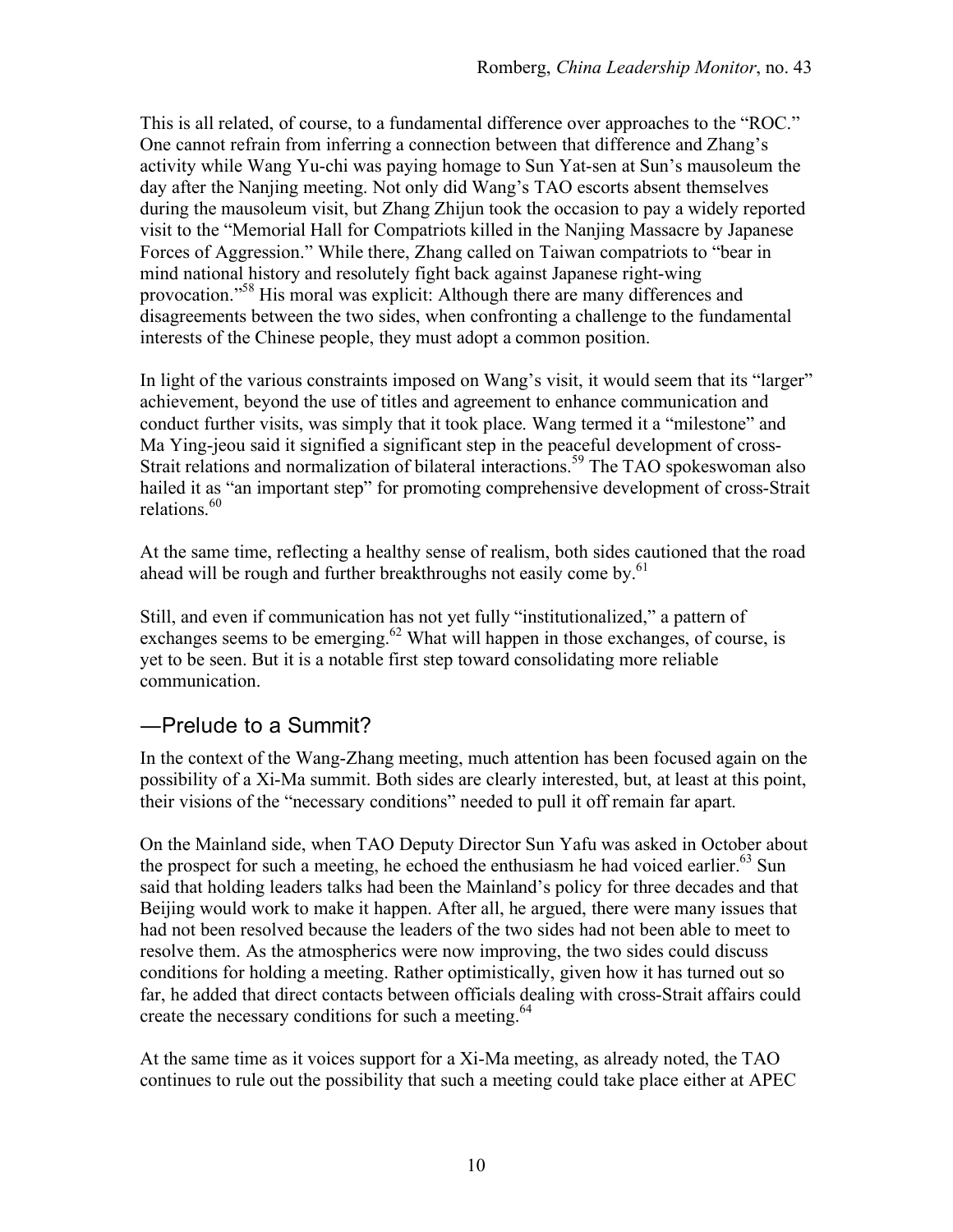or any other "international occasion." This position was reiterated at the time Sun spoke,  $65$  and again in the wake of the Wang-Zhang meetings in February.  $66$ 

For his part, Ma has continued to make clear that he is quite open to the idea of a cross-Strait summit,  $67$  but he has also stood by his previous position that any such meeting would have to be supported by the people in Taiwan, serve Taiwan's interests, and take place under circumstances that maintained the dignity of the nation, with equal status for both sides.<sup>68</sup> And as it had last summer, in response to Sun's statement the MAC amplified the dignity point by saying that any meeting must "fully manifest" Ma's capacity as president of the ROC.69 Especially with the MAC's focus on APEC as "the most appropriate venue," however, no effort has been made by Taiwan to try to define further how that requirement could be met.<sup>70</sup>

Unsurprisingly, although lambasting Xi Jinping for intensifying pressure on Taiwan to open political negotiations that it said were designed specifically to lead to unification under the "one China framework," the DPP primarily focused its fire on the Ma administration for seizing every possible opportunity to promote a Xi-Ma summit at APEC. The party charged that, in effect, Ma was seeking to transform APEC, one of the few international and regional events in which Taiwan can actively participate, into merely an occasion for cross-Strait political dialogue. In so doing, it went on, the administration was turning Taiwan's international relations into "cross-Strait affairs" and downgrading Taiwan's international status, all in the service of promoting a cross-Strait summit and establishing Ma's place in history.<sup>71</sup>

Despite these charges, the possibility of a summit-level meeting was in fact not raised at the APEC meeting in Bali when Xi and Vincent Siew met.<sup>72</sup> And, as indicated earlier, it got the barest mention during the recent Wang-Zhang encounter.

Meanwhile, although there has been considerable speculation that, in his new responsibilities as Secretary General of the National Security Council, Taiwan's outgoing representative to the United States, King Pu-tsung, will really focus on year-end local elections,  $^{73}$  more likely his main official tasks will extend outward. This will include managing Taiwan's entry into regional economic organizations and promoting Taipei's bilateral relationship with a variety of countries, not least among them the United States. King's responsibilities will also, however, relate importantly to advancing cross-Strait relations, including the possibility of a Ma-Xi meeting.<sup>74</sup>

## Future Prospects

Whatever progress on political issues Xi hoped to stimulate with his comment to Vincent Siew it would seem that Taiwan's realities will continue to impose significant limits. Track II political dialogue will certainly continue (and a second round of the "peace forum" is expected to take place in Taiwan in 2014), but the notion that common positions will emerge that might be the basis of rethinking at the governmental level seems premature at best.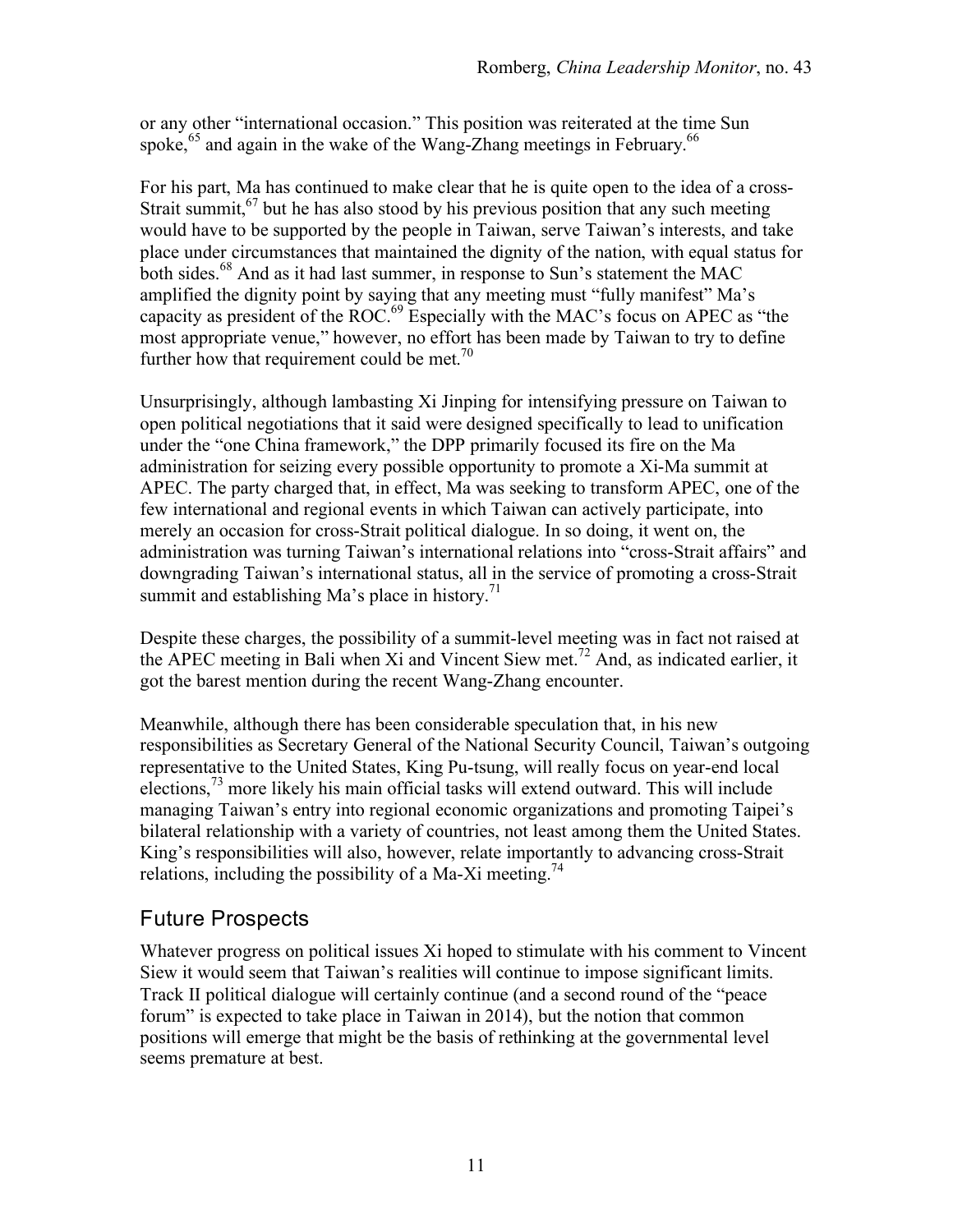This is not to say that Beijing will not continue to press for political dialogue. It will. But even though Xi's remarks have been echoed a number of times by senior PRC officials, and even though "reunification" seems to have become a more prominent feature of highlevel statements, we have already seen signs that the Mainland is not going to find many allies among the Blue or Green camp in Taiwan in its efforts to press for formal agreements such as a peace accord, especially if they are premised on a "one China" foundation.

What is less clear is how far Taipei will go to cooperate with Beijing's desire to coordinate Taiwan's participation in the international community. As unlikely as it seems that the public in Taiwan would support working through the Mainland to achieve greater political or economic space, some level of cooperation is obviously needed or else Taiwan will be locked out. In the diplomacy that led to Taiwan's invitation by the International Civil Aviation Organization Council president to the organization's triennial meeting in Montreal last fall, it was very clear that the issue was not only that "one China, one Taiwan" or "two Chinas" be avoided, something that the government in Taipei certainly understands and does not seek to challenge. But, as Mainland officials consistently emphasized, consultation between the two sides is also necessary in order to come to "fair and reasonable arrangements."<sup>75</sup>

The biggest question is how serious Beijing is about trying to press for serious political talks in the foreseeable future. It seems to this observer that, while the intention is quite serious, those guiding Taiwan policy in the Mainland realize the limits to what Ma Yingjeou can do. As former TAO head (now foreign minister) Wang Yi used to say, "We won't ask Ma to do what he can't do." But assessment of what "can" and "can't" be done is a judgment call.

Beijing has broadly hinted that if Ma could do more on key issues such as establishing a cross-Strait military security mutual trust mechanism and negotiating a cross-Strait peace accord within a one China framework, then Beijing would be prepared to go quite far in agreeing to "fair and reasonable arrangements" for Taiwan's participation in a broad range of international activities and in the entire realm of future development of longterm cross-Strait relations.

As we have seen, however, while Taiwan indeed wants greater international space, especially but not only in the economic sphere, and while Ma has personally endorsed the concept of "one China" and a one China framework, formalizing such positions in cross-Strait relations is a matter of extreme political sensitivity on the island. Hence, my inclination is to agree with an experienced Mainland scholar who observed, "This year won't be suitable for Beijing to broach political negotiations because the Taiwanese public is not behind it. But Beijing has become more confident in dealing with Taiwan. So continuing to boost cultural and economic exchanges will pave the road for more sensitive discussions in the future."<sup>76</sup>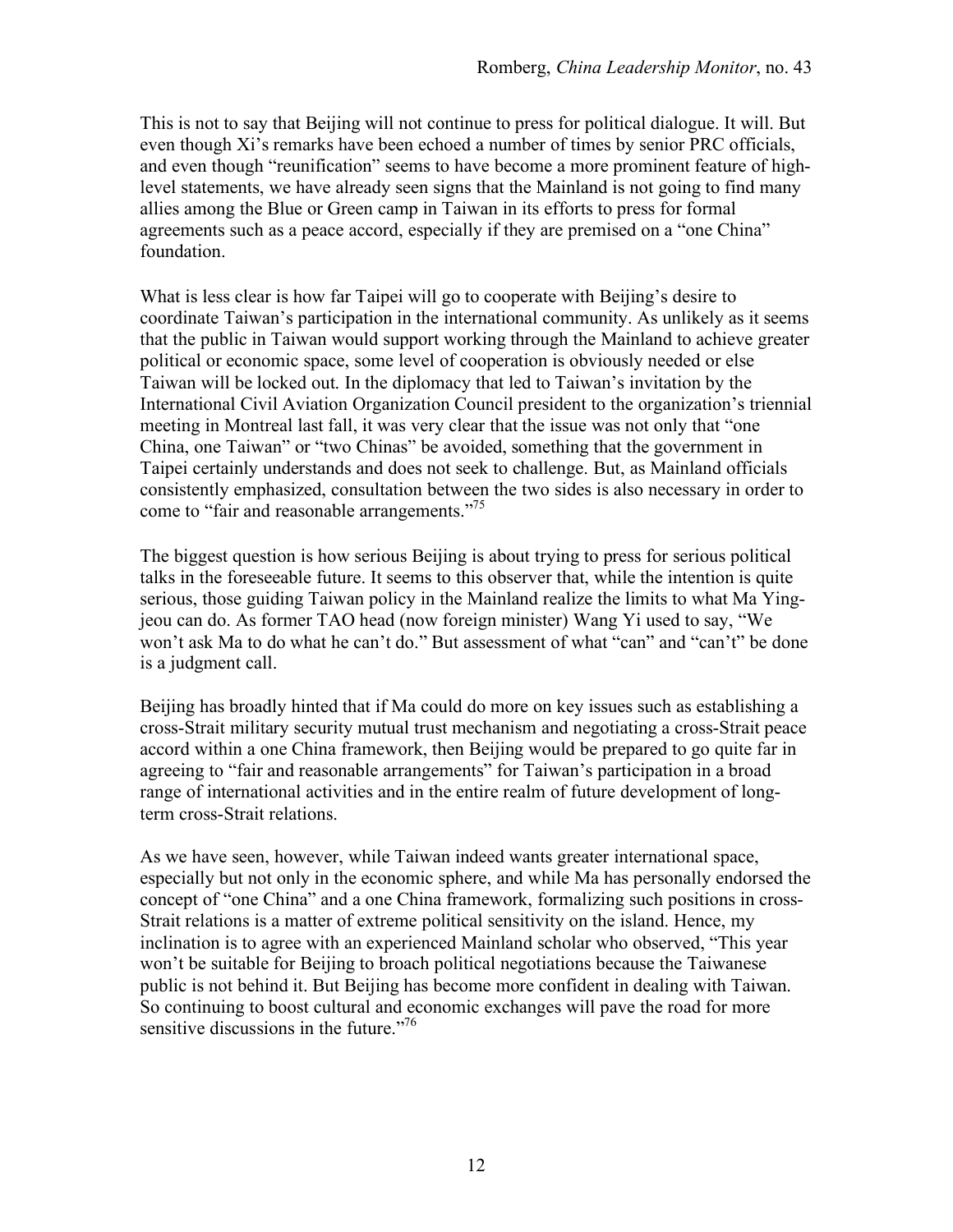#### *The DPP Factor*

One point to understand about the push by Xi and his colleagues is a continuing concern about what might happen if the DPP returns to office in the presidential elections in 2016. In my judgment, the idea that moving to formal "Taiwan independence" could become a goal of a future DPP administration is fanciful. And although this concern continues to animate PRC statements to a certain degree, I believe that informed Taiwan hands on the Mainland understand that is the case.

What is not fanciful is that, for all of its internal wrestling with the future of its cross-Strait policy, the party is unlikely to come up with a policy that is based on "one China." Former Premier Frank Hsieh has tried to push the party somewhat in that direction. However, not only has he been rebuffed by the party, but he has had to make clear that he is not actually advocating "one China" and that he dropped an earlier formulation ("one China constitution") because it was misconstrued and seen as leaning too far in that direction. So even he has his limits. Still, Hsieh believes the party has evaded the issue and he has explained that he is running for party chair in the May 2014 election in order to promote a "breakthrough" ( $\tilde{\mathcal{R}}$ 破) in the DPP's cross-Strait policy.<sup>77</sup>

The "report" of the DPP China Affairs Committee issued on January 9, 2014, $^{78}$  shunned not only Hsieh's proposal but also one by the party's LY whip, Ker Chieh-ming, to "freeze" the 1991 so-called "independence" party plank that calls for the establishment of a Republic of Taiwan. Party officials have long argued that the 1999 Kaohsiung Resolution on Taiwan's Future superseded the earlier plank, but they have not, and apparently will not, either remove the earlier provision from the charter or even "freeze"  $it.^{79}$ 

The Mainland has, of course, taken note of all of this and, having welcomed the proposal to "freeze" the 1991 plank as a "positive sign" (积极的信号), <sup>80</sup> it then sharply criticized the DPP for its inability to accept that proposal or in any other way to move away from its essential position on "one country on each side of the Strait."

In his November speech, Sun Yafu observed that as long as the DPP continued to support Taiwan independence and did not abandon the party's Taiwan independence party platform or its 2007 "normal state" resolution,  $8^1$  Beijing would not have formal party-toparty relations with it.<sup>82</sup> Following up on Sun's remarks, the TAO briefer noted that instead of abandoning those positions, the DPP was trying to use some "vague concepts" (模糊的概念) to create a political foundation for interacting with the Mainland. She said "the Mainland cannot possibly accept this" and called on the DPP to face reality and with earnest resolve really abandon its unrealistic position of "Taiwan independence."<sup>83</sup>

Though not reflected in the official TAO briefing transcript, it was reported that this criticism was at least in part directed personally at DPP Chair Su Tseng-chang, who, the spokeswoman said, "has never given up advocacy of Taiwan independence." $84$  But the fact of the matter is that no DPP chair would seek to have the party embrace "one China," and so if the DPP won in 2016, even if it dropped the 1991 plank, Beijing would have to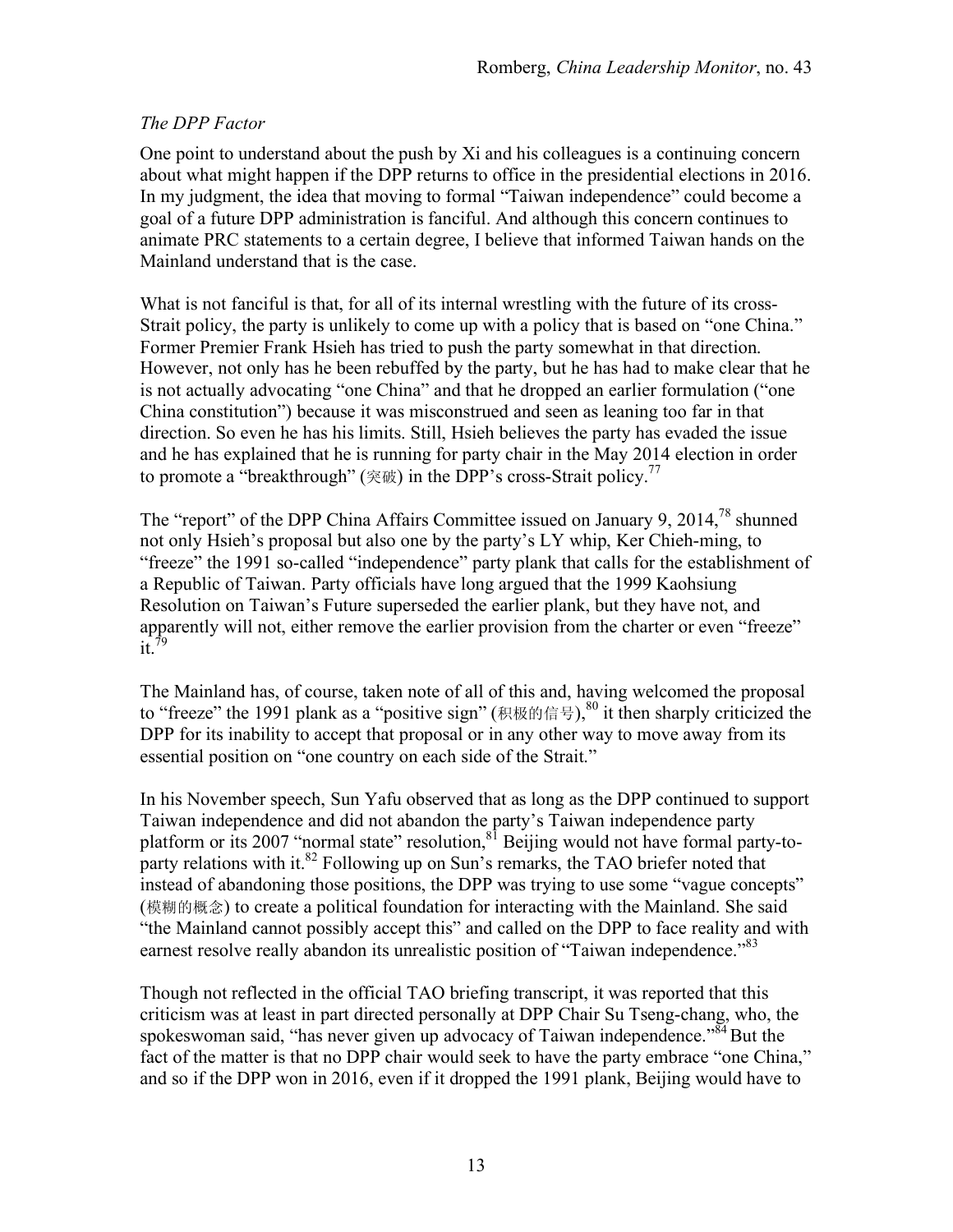confront a difficult choice of how to deal with authorities who had not accepted the "required" framework for smooth cross-Strait relations.

So, in addition to trying to move the DPP off of its philosophical base, one presumes that some of the Mainland's motivation for the seemingly more urgent push for political dialogue with the Ma administration is to try to lock in a relationship based on a "one China framework" that cannot be reversed after 2016, no matter who wins the Taiwan presidency. To succeed, of course, Beijing would have to convince the majority in Taiwan that such a relationship was in their interest.

In addition, we will also be interested to see how the DPP plans to gain the support of the crucial electoral center in circumstances when it is clear the PRC will not accept the party's current approach as a basis for advancing relations.

## Afterword

As this essay was heading to publication, Xi Jinping met with KMT honorary chairman and former Vice President Lien Chan.<sup>85</sup> Xi focused on the common weal and woe of the people on both sides of the Strait and the advantages that would come from striving together for their mutual benefit.

Xi did not reengage on the "generation to generation" point he had made to Vincent Siew last October, and he did not pick up on the "reunification" linkage other senior officials had recently made. But his basic theme regarding the importance of peaceful development under the "one China framework" and common identity was unchanged.

Xi appealed to a sense of "family" and cultural and historical affinity of people on both sides of the Strait as part of the Chinese nation. He said he fully understood the feelings of the people of Taiwan regarding their own experience and aspirations and fully respected their choices regarding their social system and way of life. People on both sides of the Strait would benefit from the rejuvenation of the Chinese nation, Xi said. The China dream is their common dream, and both should work to make it come true.

Some analysts have suggested that this "softer" line means Beijing will ease off on the push for political dialogue. But this seems doubtful. While Xi may have avoided some of the more "provocative" ideas he and others have voiced in recent months, it is unlikely that this signals an abandonment of the Mainland's desire to pursue such a dialogue. Xi's statement to Lien that he welcomed ideas from all elements of Taiwan society about how to help promote peaceful development of cross-Strait relations perhaps reflected a clearer understanding of the political realities in Taiwan than he showed in October and a greater willingness to accommodate them. But the thrust of his remarks remained focused on achieving that further development, including in the political realm, which clearly continues to be high on his agenda.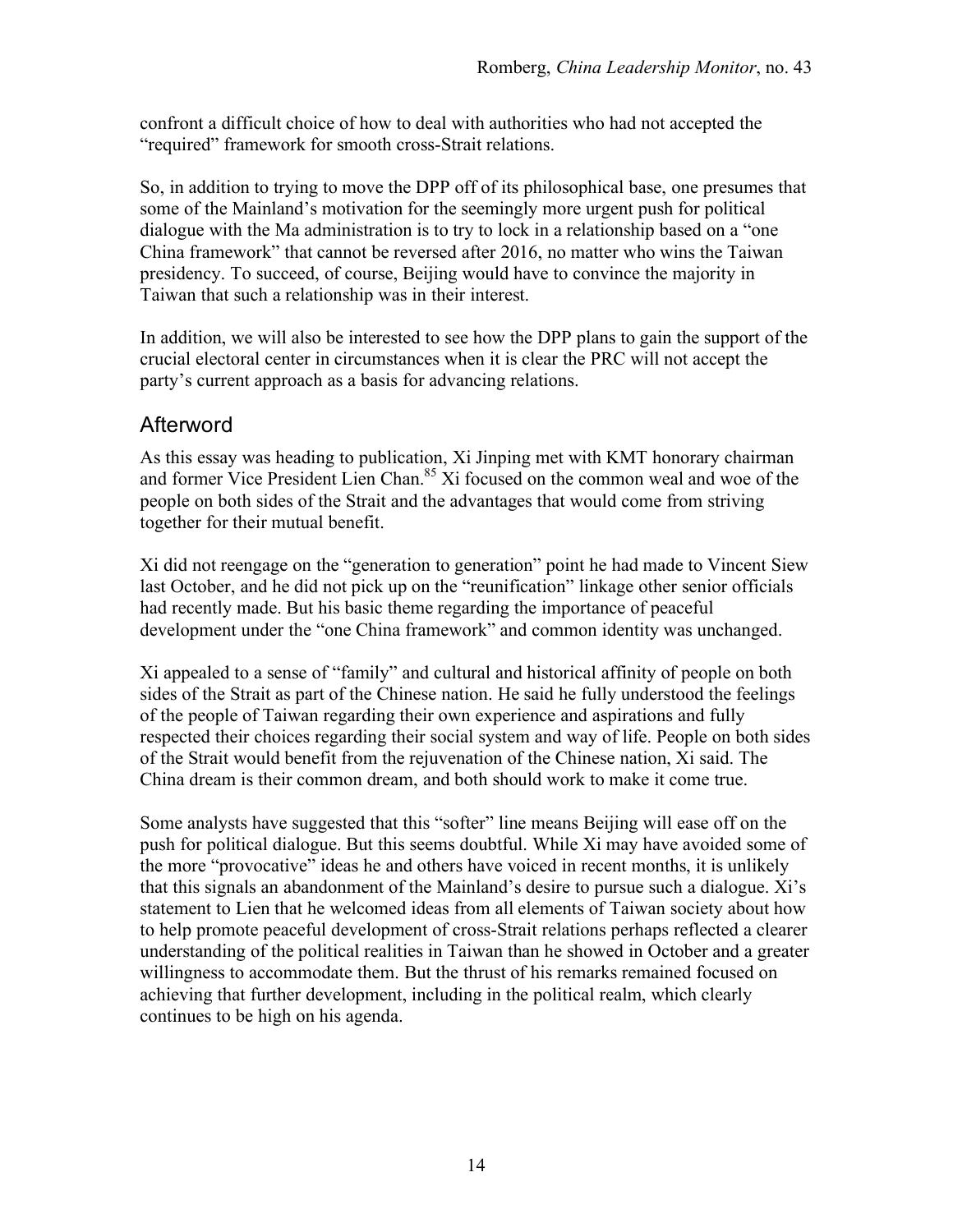#### **Notes**

 $\overline{a}$ 

<sup>1</sup> "General Secretary Xi Jinping meets with Siew Wanchang and his party" (习近平总书记会见萧万长一行), Xinhua, October 6, 2013,

http://www.gwytb.gov.cn/wyly/201310/t20131007\_4979072.htm].

The full paragraph of relevance reads:

习近平指出, 增进两岸政治互信, 夯实共同政治基础, 是确保两岸关系和平发展的关键. 着眼长远, 两岸长期存在的政治分歧问题终归要逐步解决, 总不能将这些问题一代一代传下去. 我们已经多次表示, 愿意在一个中国框架内就两岸政治问题同台湾方面进行平等协商, 作出合情合理安排. 对两岸关系中需要处理的事务, 双方主管部门负责人也可以见面交换意见.<br><sup>2</sup> An English-language version of Hu's speech is at

http://www.gwytb.gov.cn/en/Special/Hu/201103/t20110322\_1794707.htm; a Chineselanguage version is at http://www.gwytb.gov.cn/zt/hu/201101/t20110125 1732427.htm.

<sup>3</sup> Lawrence Chiu and Jay Chen, "Political differences cannot be put off forever: Chinese official," Central News Agency (hereafter abbreviated CNA), October 11, 2013, http://focustaiwan.tw/news/acs/201310110030.aspx. The Chinese text of Zhang's speech is available at "Zhang Zhijun delivers a speech at the opening ceremony of the first session of the cross-Strait peace forum (full text)" (张志军在首届两岸和平论坛开幕式 上的致辞[全文]), China Taiwan Net, October 11, 2013,

http://news.xinhuanet.com/tw/2013-10/11/c\_125516515.htm.  $4$  Ibid.

<sup>5</sup> Alan D. Romberg, "Settling in for the Long Haul: Stability with Chinese Characteristics," *China Leadership Monitor*, no. 42, endnote 87.

<sup>6</sup> Zhang said that continuing to push forward cross-Strait relations and peaceful development, to promote peaceful reunification of the two sides of the Strait, and to realize the great cause of rejuvenation of the Chinese nation is the common historical responsibility of compatriots on both sides of the Strait. (继续推动两岸关系 和平发展, 促进两岸和平统一, 实现中华民族伟大复兴, 是两岸同胞共同的历史责任). ("Zhang Zhijun delivers a speech at the opening ceremony.")

<sup>7</sup> "Symposium on the important thought and theory of peaceful development of cross-Strait relations opens in Beijing," Xinhuanet, November 15, 2013,

http://www.taiwan.cn/xwzx/la/201311/t20131115\_5211400.htm.

<sup>8</sup> Lin Yan and Liao Zida, "Sun Yafu speaks at Hong Kong forum about cross-Strait relations and policy toward Taiwan" (孫亞夫在港縱論兩岸關係與對台政策), *China Review News*, November 26, 2013, http://hk.crntt.com/crn-

webapp/doc/docDetailCNML.jsp?coluid=7&kindid=0&docid=102886091. Sun's exact words were, "推動兩岸關係和平發展是中華民族偉大復興的組成部份,

大陸和台灣統一是中華民族走向偉大復興的歷史必然."<br><sup>9</sup> Zhang Zhijun, "Inherit the past, forge ahead into the future, and promote peaceful development of cross-Strait relations" (承前启后 继往开来 推进两岸关系和平发展)," *People's Daily*, December 31, 2013, http://cpc.people.com.cn/n/2013/1231/c64102- 23987194.html.

<sup>10</sup> 我们要全面贯彻党的十八大关于对台工作的总体要求, 始终不渝地执行中央对台工作大政方针, 坚定不移地走两岸关系和平发展的正确道路, 不断开创两岸关系和平发展新前景, 在实现中华民族伟大复兴进程中完成祖国统一大业.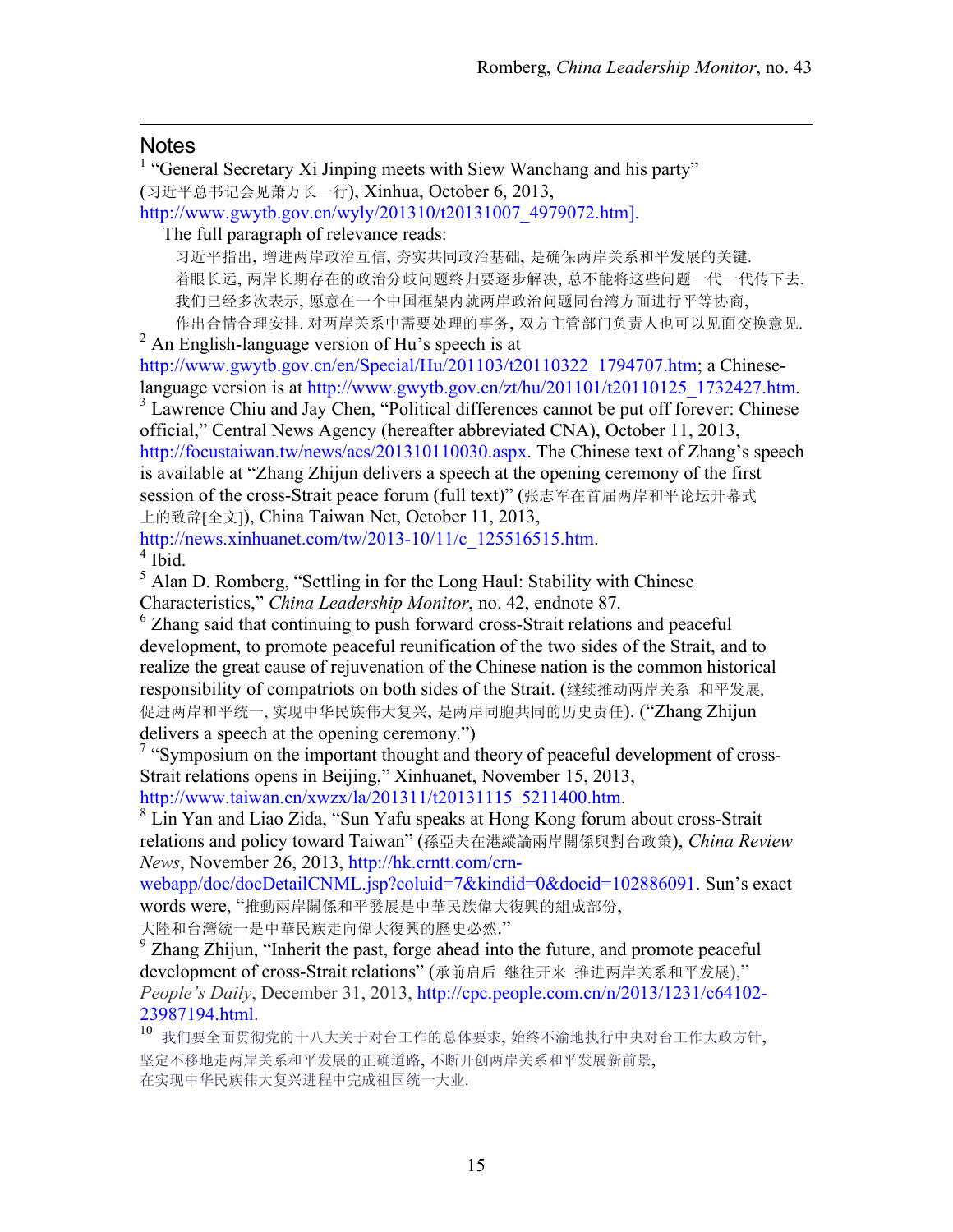<sup>11</sup> "Top political advisor urges stronger cross-Strait ties," Xinhua, January 24, 2014, http://news.xinhuanet.com/english/china/2014-01/24/c\_133072074.htm. The Xinhua Chinese-language summary posted on the TAO website reads a little differently, but makes essentially the same points, when it speaks of continuously consolidating and deepening the political, economic, cultural, and social foundation of peaceful development of cross-Strait relations in order to create even more favorable conditions for peaceful reunification (为实现和平统一创造更加有利的条件). (Chen Binhua, "Yu Zhengsheng attends 2014 Taiwan work conference and gives an important speech" [俞正声出席2014年对台工作会议并作重要讲话], Xinhuanet, January 24, 2014, http://www.gwytb.gov.cn/wyly/201401/t20140124\_5587997.htm.)

<sup>12</sup> "ROC leader's representative Vincent Siew urges at 'Siew-Xi meeting' for two sides to strengthen mutual trust and create a sustainable and people-centered vision for cross-Strait relations," MAC, Press Release No. 76, October 6, 2013,

http://www.mac.gov.tw/ct.asp?xItem=106512&ctNode=6337&mp=3.<br><sup>13</sup> Yang Yi and Lien Chuan-wei, "Xi: Don't pass political differences down from generation to generation"(習:政治分歧 別代代相傳), *China Times*, October 7, 2013,

http://news.chinatimes.com/focus/11050105/112013100700077.html.<br><sup>14</sup> As Zhang Zhijun identified the other three points of focus they were: political relations (政治关系), foreign affairs matters (涉外事务), and security mutual trust (安全互信). ("Zhang Zhijun delivers a speech at the opening ceremony," see endnote 3.)

<sup>15</sup> Chiu Kuo-chiang and Y.L. Kao, "Scholars heatedly debate proposed cross-Strait peace pact," CNA, October 12, 2013, http://focustaiwan.tw/news/acs/201310120023.aspx. <sup>16</sup> Ibid.

<sup>17</sup> Chang Ya-yun, "A war of attack and defense over Republic of China" (中華民國攻防戰), *Wang Pao*, October 13, 2013, http://news.chinatimes.com/mainland/11050501/ 112013101300161.html. 18Chiou Kuo-ch'iang, "Peace forum closes; differences of opinion between the two sides

of the Strait are great" (和平論壇落幕 兩岸歧見大), CNA, October 12, 2013,

http://www.cna.com.tw/News/aCN/201310120251-1.aspx.<br><sup>19</sup> "Cross-Strait forum makes proposals on political relations," Xinhua, October 12, 2013,<br>http://news.xinhuanet.com/english/china/2013-10/12/c 132793688.htm.

 $h^{20}$  Wang Ming-yih, "Beijing Observer: Political wrangling over 'common

recommendations'" (北京觀察-《共同建議》的政治角力), *China Times*, October 28, 2013,

http://news.chinatimes.com/mainland/11050506/112013102800158.html.<br><sup>21</sup> "Chairman Wu Poh-hsiung: Continue to promote peaceful cross-Strait relations from generation to generation" (吳榮譽主席:一代接一代 繼續推動兩岸和平關係), KMT Culture Communication Committee, Press release 295, October 25, 2013,

http://www.kmt.org.tw/page.aspx?id=32&aid=18150). *Liberty Times* reported that, for his part, in a closed door conversation after dinner Yu sought to keep the focus on political relations, expressing the hope that political trust between the two sides could be strengthened "to allow a breakthrough in political relations" (讓兩岸「政治關係」有所突破; P'eng Hsien-chun, "KMT-CCP forum opens today, the two parties engage in mutual political propaganda" [國共論壇今登場 兩黨相互政治喊話], *Liberty Times*, October 26, 2013, http://www.libertytimes.com.tw/2013/new/oct/26/today-p2.htm).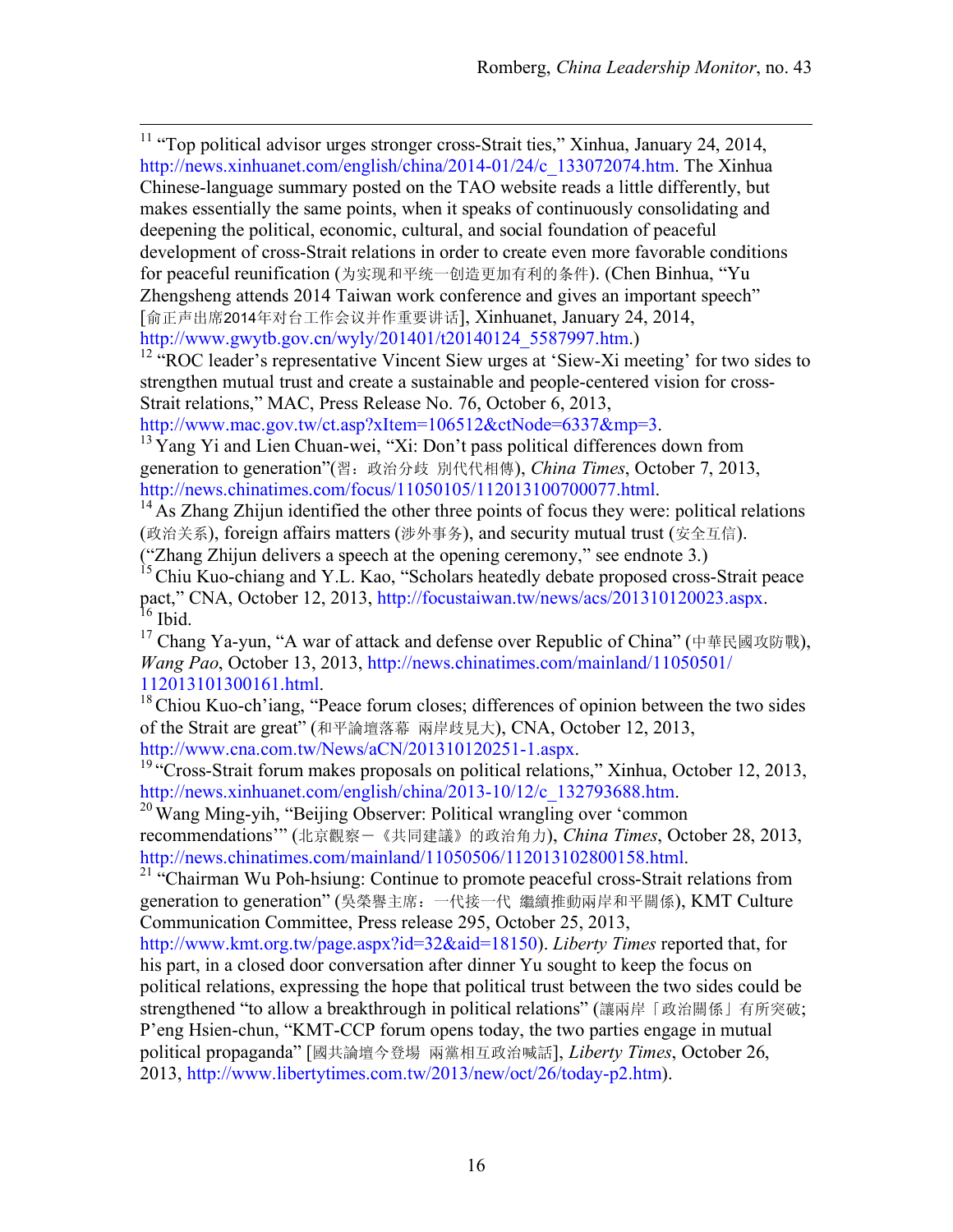<sup>22</sup> Tony Liao, Lee Shu-hua, and Sofia Wu, "Taiwan has not sidestepped cross-Strait political issues: Ma," CNA, October 25, 2013, http://focustaiwan.tw/news/aipl/2013 10250017.aspx. The full transcript of Ma's interview with the *Washington Post*, which was the subject of this article, is available at http://www.washingtonpost.com/world/fulltranscript-interview-with-taiwanese-president-ma-ying-jeou/2013/10/24/e430ceb0-3ce0-

11e3-b6a9-da62c264f40e\_story.html. <sup>23</sup> Kelven Huang and Sofia Wu, "President expounds vision on APEC leaders' meeting," CNA, December 25, 2013, http://focustaiwan.tw/news/aipl/201312250039.aspx. The full text of Ma's interview with *Asia Weekly* (亞洲週刊), on which this article is based, is available in Chinese at http://www.president.gov.tw/Default.aspx?tabid=131&itemid=

 $31510$ &rmid=514.<br><sup>24</sup> James Lee, "No need to discuss peace pact with China: Ma," CNA, November 22, 2013, http://focustaiwan.tw/news/acs/201311220012.aspx.

<sup>25</sup> "Wang Yu-chi: It's still a little too early for cross-Strait political issues," KMT News Network (from Taipei papers), October 8, 2013,http://www.kmt.org.tw/english/page.asp

x?type=article&mnum=112&anum=13554. 26 "MAC Chairman: Concluding cross-Strait peace agreement not an urgent issue," KMT News Network (from Taipei papers), October 25, 2013, http://www.kmt.org.tw/english/ page.aspx?type=article&mnum=112&anum=13631.<br><sup>27</sup> Jay Chou and Jay Chen, "MAC foresees regular contacts with Chinese counterpart,"

CNA, October 7, 2013, http://focustaiwan.tw/news/aipl/201310070027.aspx. 28 The implications of the use of titles set off something of a controversy. On the Taiwan

side, beyond characterizing the fact that the use of titles demonstrates mutual respect and pragmatism, signifying a deepening of mutual trust, the Mainland Affairs Council cited the use of titles as evidence of Beijing's acceptance of Ma's formulation regarding "mutual non-denial of jurisdiction." ("MAC Minister Wang and TAO Director Zhang address each other by official titles, substantively realizing 'mutual non-denial' and setting a good start for the normalization of official interactions across the Strait," MAC, Press Release No. 77, October 6, 2013, http://www.mac.gov.tw/ct.asp?xItem= 106510&ctNode=6337&mp=3.) President Ma Ying-jeou reportedly shared this assessment. (Jay Chou and Sofia Wu, "Wang-Zhang meetings embodies mutual nondenial: Ma," CNA, October 6, 2013, http://focustaiwan.tw/news/aipl/201310060024 .aspx.) The Taiwan Affairs Office in Beijing rejoined that Taipei was revealing an "overactive imagination" (聯想過於豐富), observing that use of titles would be confined to the cross-Strait (MAC-TAO) context. (Chang K'ai-sheng, "Mutual non-denial of jurisdiction? TAO: Overactive-imagination" [治權互不否認?國台辦:聯想過豐], *Want Daily*, October 7, 2013, http://www.want-daily.com/portal.php?mod=view&aid=89622.) Wang responded that the TAO spokesman's remarks were "unbecoming" and said he would convey his opinion on this to Zhang when he saw him next time. (Scarlett Chai and Y.F. Low, "Plan to visit China under evaluation: MAC head," CNA, October 16, 2013, http://focustaiwan.tw/news/acs/201310160012.aspx.)

Nonetheless, despite the TAO dismissal, there has been some discussion in unofficial exchanges of using titles in encounters between officials of the two sides in "nonpolitical" areas (culture, education, environment, etc). (Private conversations) In this regard, Taiwan's culture minister, Lung Ying-tai, said that to accept the Mainland's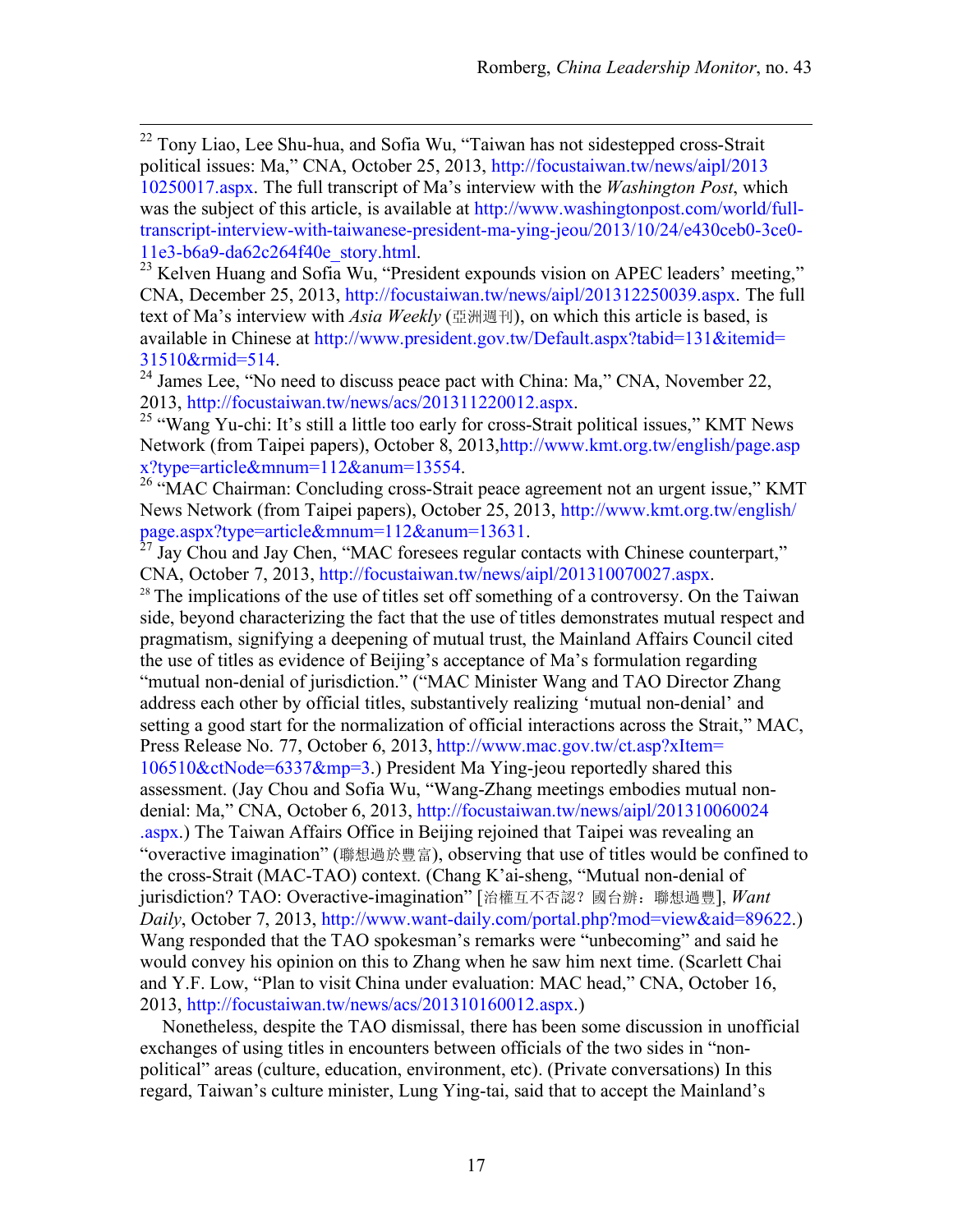invitation that she visit, she would need to do so in an "appropriate status." (Cheng Ching-wei, "Lung Ying-tai: to visit the Mainland requires that she have an appropriate status" [龍應台: 訪陸要有適當身分], *Want Daily*, January 15, 2014, http://www.wantdaily.com/portal.php?mod=view&aid=99691.

 $\overline{a}$ 

On a related matter, although the TAO said that the new direct communication links between TAO and MAC would not lead to a change in communication links between other departments (Lawrence Chiu and Jay Chen, "TAO, MAC's direct link won't apply to other agencies: China," CNA, February 17, 2014, http://focustaiwan.tw/news/acs/ 201402170010.aspx), the fact is that direct telephone links are commonplace between working levels of agencies across the Strait other than those concerned with foreign policy or security matters.

<sup>29</sup> "Zhang Zhijun welcomes a visit to the Mainland by the responsible person in charge of the Taiwan side's department handling Mainland affairs" (张志军欢迎台湾方面大陆事务 主管部门负责人参访大陆), Xinhua, October 6, 2014, http://www.gwytb.gov.cn/wyly/

201310/t20131007\_4979070.htm. <sup>30</sup> Chen Wei-ting, Chou Hui-ying, Wen Kuei-hsiang, and Y.F. Low, "MAC chief tightlipped on planned meeting with Chinese counterpart," CNA, January 10, 2014,

http://focustaiwan.tw/news/acs/201401100018.aspx. 31 Katherine Wei, "Beijing says MAC chief to visit Mainland in Feb.," *China Post*, January 29, 2014.

<sup>32</sup> Wen Kuei-hsiang and Elizabeth Hsu, "Legislature imposes constraints on MAC head ahead of China trip," CNA, January 14, 2014, http://focustaiwan.tw/news/acs/201401 130010.aspx. <sup>33</sup> Lai Chin-hung, "At the Wang Yu-chi–Zhang Zhijun meeting there are three topics that

may not be discussed" (王郁琦, 張志軍會面 3個不能說), *United Daily News* (hereafter abbreviated UDN), January 27, 2014, http://udn.com/NEWS/MAINLAND/MAI1/

<sup>34</sup> Chris Wang and Stacy Hsu, "Jiang says no 'three noes' set for Wang-Zhang talks," *Taipei Times*, January 28, 2014, http://www.taipeitimes.com/News/front/archives/2014/  $01/28/2003582310$ .<br><sup>35</sup> Lai Chin-hung, "Wang-Zhang meeting takes place tomorrow, Beijing advocates

signing a memorandum of understanding on the consensus reached" (王張會明登場 北京主張簽共識備忘錄), UDN, February 10, 2014, http://udn.com/NEWS/MAINLAND/

MAI1/8474623.shtml.<br><sup>36</sup> Lan Hsiao-wei, "No joint statement will be issued after next Tuesday's Wang-Zhang meeting" (下周二王張會 不發共同聲明), *China Times*, February 8, 2014,

http://www.chinatimes.com/newspapers/20140208000967-260108. Nonetheless, as we note later, at the conclusion of the visit, a TAO spokesman read aloud a document that he labeled as a "consensus" emerging from the talks. (Lin Yan and Hwang Boning, "Ma Xiaoguang reads aloud the consensus of the Zhang-Wang meeting, major decisions" (馬曉光宣讀張王會共識重大舉措), *China Review News*, February 12, 2014,

http://hk.crntt.com/crn-webapp/doc/docDetailCNML.jsp?coluid=7&kindid= 0&docid=103017269.)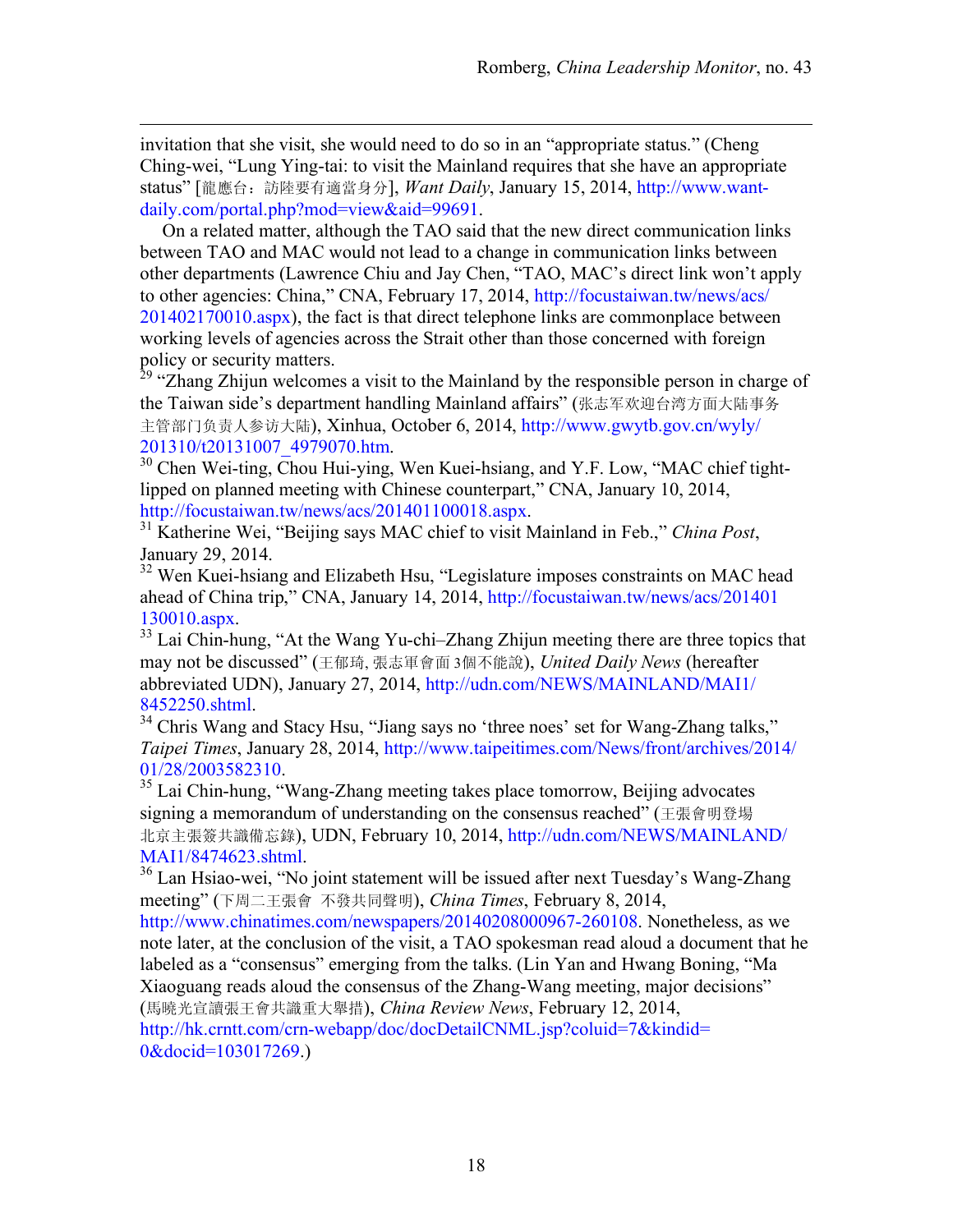$37$  Mo Yan-chih and Chris Wang, "MAC head promises no political talks on agenda," *Taipei Times*, January 29, 2014, http://www.taipeitimes.com/News/front/archives/

2014/01/29/2003582386. <sup>38</sup> Scarlett Chai and Y.F. Low, "MAC chief vows to uphold Taiwan's position during China visit," CNA, January 13, 2014, http://focustaiwan.tw/news/acs/201401130

010.aspx.<br> $39$  Ti Ssu-chia, "Wang Yu-chi: No plan to talk about political issues when visiting the Mainland" (王郁琦: 訪陸未預設談政治議題), CNA, January 28, 2013,

http://www.cna.com.tw/news/aipl/201401280142-1.aspx.<br><sup>40</sup> Eva Feng, Scarlett Chai, and Lilian Wu, "Taiwan's top China policy planner speaks in China about ROC," CNA, February 12, 2014, http://focustaiwan.tw/news/acs/201402120 034.aspx. Some Mainland media carried the reference to "facing reality," but coverage of reference to "the ROC" was rare. One outlet that did so, however, was *Global Times.* (Wu Wei and Zhang Yiwei, "'Rare progress' in cross-Straits ties," *Global Times*, February 13, 2014, http://www.globaltimes.cn/content/842185.shtml.)

<sup>41</sup> Lee Hsin-yin, "China rejects Ma-Xi meeting at APEC forum: MAC minister," CNA,

February 14, 2014, http://focustaiwan.tw/news/acs/201402140037.aspx.<br><sup>42</sup> "MAC & TAO heads meet in Nanjing," KMT News Network (from Taipei papers), February 12, 2014, http://www.kmt.org.tw/english/page.aspx?type=article&mnum= 112&anum=14104. 43 "Heads of Competent Authorities for Cross-Strait Affairs Successfully Hold First

Meeting, Setting an Important Milestone for the Benign Development, Pragmatism and Progress of Cross-Strait Relations," Mainland Affairs Council Press Release No. 15, February 11, 2014, http://www.mac.gov.tw/ct.asp?xItem=107565&ctNode=6337&mp=3. The Chinese-language text of this press release is at http://www.mac.gov.tw/ct.asp ?xItem=107563&ctNode=5649&mp=1. 44 Y.F. Low, "Economy Daily News: Barrier to joining regional trade blocs," CNA

Editorial Abstract, February 14, 2014, http://focustaiwan.tw/news/acs/201402140013

.aspx. 45 Ben Fox Rubin, "Taiwan not ready for political dialogue with Beijing, official says," *Wall Street Journal*, November 19, 2013, http://online.wsj.com/news/articles/SB100 01424052702304439804579208481108071534. 46 Zhou Yi-ling, "Wang-Zhang meeting to talk about establishing a mechanism for

communication between officials of the two sides" (王張會 溝通兩岸官方聯繫機制), CNA,

January 28, 2014, http://www.cna.com.tw/news/aipl/201401280171-1.aspx.<br><sup>47</sup> "Heads of Competent Authorities for Cross-Strait Affairs Successfully Hold First Meeting."

<sup>48</sup> "Mainland seeks joint efforts with Taiwan on detainees," Xinhua, February 14, 2014, http://news.xinhuanet.com/english/china/2014-02/12/c 126117489.htm.

<sup>49</sup> Heads of Competent Authorities for Cross-Strait Affairs Successfully Hold First Meeting."

50 "Transcript of TAO press briefing," February 17, 2014, http://www.gwytb.gov.cn/xwf bh/201402/t20140217\_5686051.htm.<br><sup>51</sup> The TAO spokesman cited Zhang Zhijun as saying that the question is not whether

there can or cannot be visits, but rather how to arrange matters so that they respect the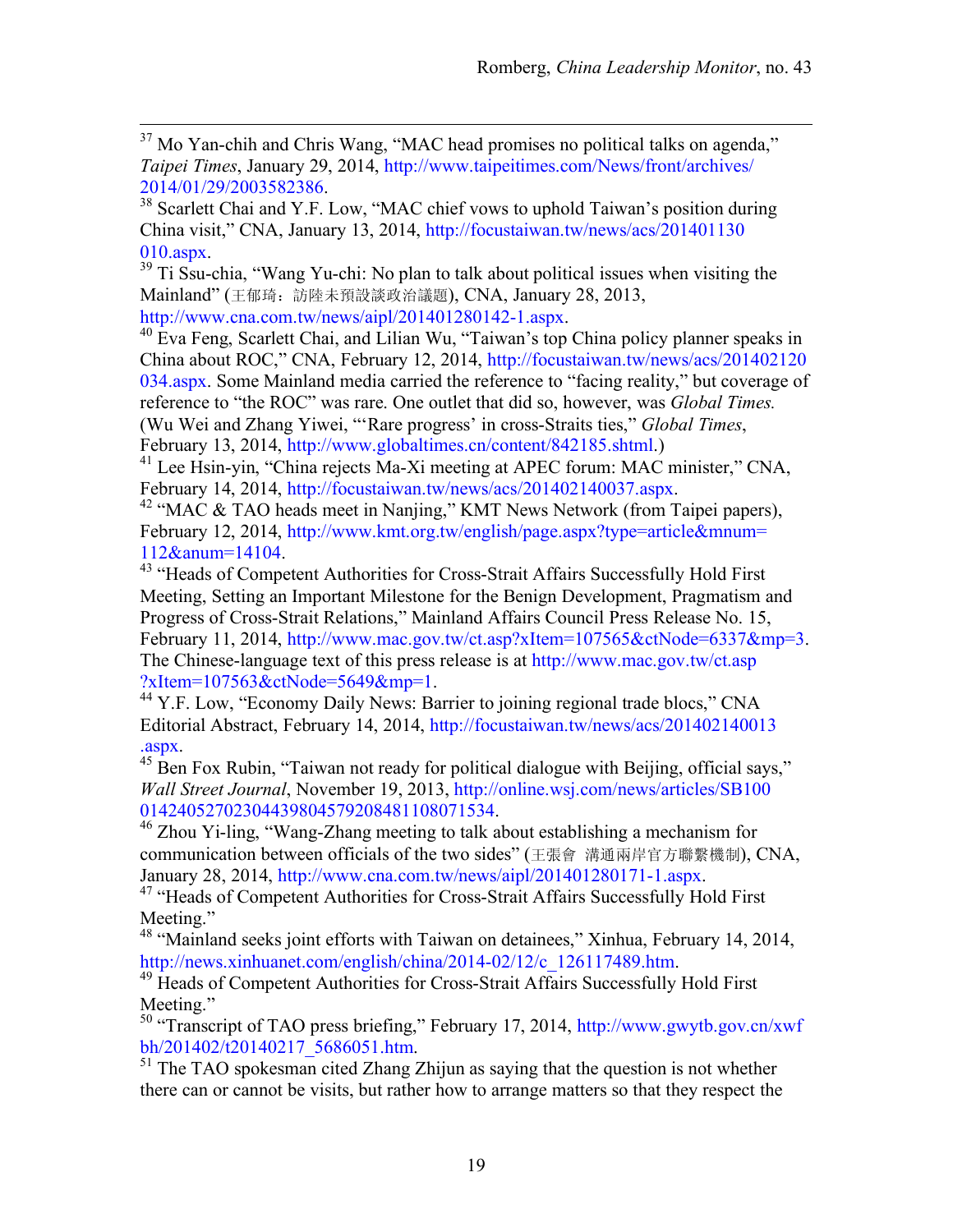regulations of both sides and accord with the proper role of each office, as well as constitute fair and reasonable arrangements that serve to protect the rights and interests of the people concerned and their families. (Lin Yan and Hwang Boning, "Ma Xiaoguang reads aloud the consensus of the Zhang-Wang meeting, major decisions"

(馬曉光宣讀張王會共識 重大舉措), *China Review News*, February 12, 2014, http://hk.crntt.com/crn-webapp/doc/docDetailCNML.jsp?coluid=7&kindid=0& docid=103017269.)

 $\overline{a}$ 

<sup>52</sup> "MAC minister notes importance of his visit to China," Formosa Television News, February 12, 2014, http://englishnews.ftv.com.tw/read.aspx?sno=F10A9073C8BD0E2

4624FFC6FDC31125F. 53 Zhao Bo, "The responsible person of the Taiwan side's Mainland Affairs Council Wang Yu-chi will lead a delegation to visit," (台湾方面大陆委员会负责人王郁琦将率团来访) Xinhuanet, January 28, 2014, http://www.gwytb.gov.cn/wyly/201401/t20140128\_

5606552.htm.<br><sup>54</sup> Justin Su and Elizabeth Hsu, "DPP head praises title-use in Wang-Zhang meeting,"<br>CNA, February 11, 2014, http://focustaiwan.tw/news/aipl/201402110056.aspx.

<sup>55</sup> "Press release: Chair Su meets with former Pacific Commander Admiral Willard" (蘇主席接見美軍前太平洋司令魏勒上將新聞稿), DPP, February 11, 2014, http://www.dpp.org .tw/news\_content.php?sn=6977. 56 Chris Wang, "Wang, Ma administration made mistakes: opposition," *Taipei Times*,

February 14, 2014, http://www.taipeitimes.com/News/front/archives/2014/02/15/

2003583542. 57 "DPP: Results of initial Wang-Zhang talks 'disappointing,'" *Taiwan News Online*, February 12, 2014, http://www.taiwannews.com.tw/etn/news\_content.php?id=2411196.<br><sup>58</sup> Zhan Peng and Qi Xianghui, "Zhang Zhijun calls on compatriots on both sides of the Strait to keep in mind the history of national suffering and firmly fight back against of the Japanese right-wing provocative behavior" (张志军呼吁两岸同胞牢记民族苦难史, 坚决回击日本右翼挑衅行为), Xinhuanet, February 12, 2014, http://www.gwytb.gov.cn/wy<br>lv/201402/t20140212 5659816.htm.

<sup>59</sup> "MAC-TAO heads meet in mainland China," *Taiwan Today*, February 12, 2014,

http://www.taiwantoday.tw/ct.asp?xItem=214278&ctNode=445.<br><sup>60</sup> "Mainland underlines new cross-Strait communication mechanism," Xinhua, February

17, 2014, http://news.xinhuanet.com/english/china/2014-02/17/c\_133120827.htm. 61 Scarlett Chai and Aileen Chuang, "Slow process expected in further cross-Strait breakthrough," CNA, February 17, 2014, http://focustaiwan.tw/news/acs/20140217 0016.aspx; "Transcript of TAO press briefing," February 17, 2014, http://www.gwytb .gov.cn/xwfbh/201402/t20140217\_5686051.htm. 62 Even assuming the MAC-TAO channel is "regularized," however, it will not displace

the SEF-ARATS channel as some have speculated, at least in the short run. The TAO and MAC are policy organizations, not negotiating entities, and as affirmed by both sides following the Wang-Zhang talks, they will not seek to take over the process of "normal" negotiations.

 $63$  "Sun Yafu: I hope Ma-Xi meeting takes place sooner rather than later," KMT News Network (from Taipei papers), October 11, 2013, http://www.kmt.org.tw/english/page .aspx?type=article&mnum=112&anum=13565.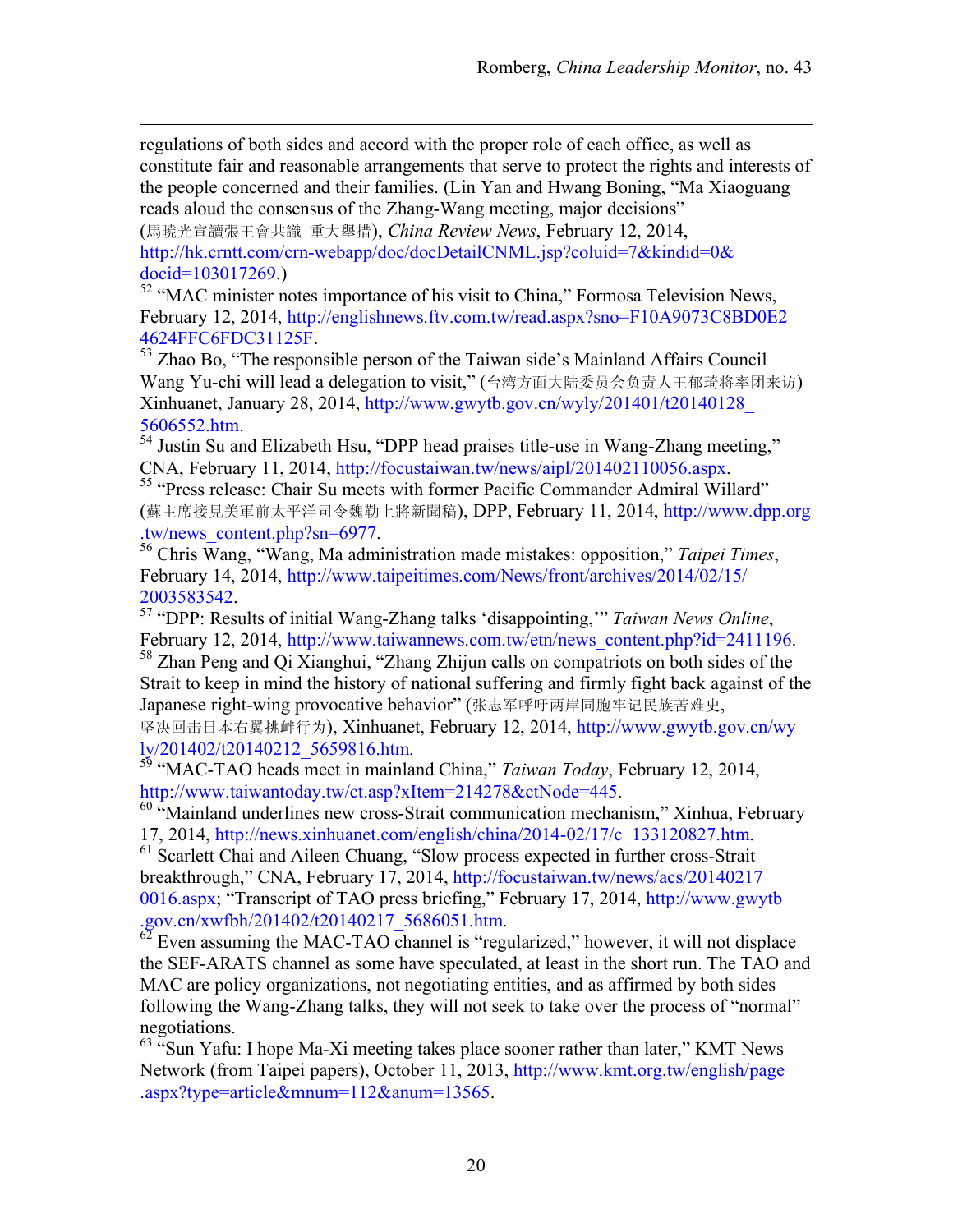$64$  Ibid.

65 Lawrence Chiu and Sofia Wu, "China rules out APEC as venue for cross-Strait leaders meeting," CNA, October 16, 2013, http://focustaiwan.tw/news/acs/201310160029.aspx. The transcript of the TAO press briefing at which these points were made is at http://www.gwytb.gov.cn/xwfbh/201310/t20131016\_5042316.htm. 66 "Transcript of TAO press briefing," February 17, 2014,

http://www.gwytb.gov.cn/xwfbh/201402/t20140217\_5686051.htm.<br><sup>67</sup> Kelven Huang and Sofia Wu, "President expounds vision on APEC leaders' meeting," see endnote 23.<br><sup>68</sup> "Full transcript: Interview with Taiwanese president Ma Ying-jeou," *Washington Post*,

October 24, 2013, http://www.washingtonpost.com/world/full-transcript-interview-withtaiwanese-president-ma-ying-jeou/2013/10/24/e430ceb0-3ce0-11e3-b6a9 da62c264f40e\_story.html.<br><sup>69</sup> "MAC: Ma-Xi meeting must be able to fully manifest existence of ROC," KMT News

Network (from Taipei papers), October 18, 2013, http://www.kmt.org.tw/english/page.as px?type=article&mnum=112&anum=13599.<br><sup>70</sup> One presumes that Ma has two goals here. First, as long as his preconditions are met,

he likely sees a meeting with Xi as a way of consolidating stability in the cross-Strait relationship. Moreover, in so doing, he would go far toward creating a lasting legacy. Assuming this were all in the service of forging a stronger cross-Strait bond on the basis of a "one China framework," Beijing would likely have no problem with this.

Second, however, Ma likely has in mind an objective that animates Beijing's rejection of the APEC suggestion, That is, he would create an opportunity to promote Taiwan's international personality even if only on a de facto as opposed to de jure basis. Although Ma's motive is not to challenge the PRC in the same way Chen Shui-bian sought to do, in Beijing's eyes the opportunity for Ma to hobnob with world leaders at APEC or any other international event would create a situation very much akin to what Chen sought, and is simply not acceptable in a circumstance where a "one China framework" has not been consolidated.

71 "Press release on reaction to the 'Siew-Xi meeting'" (對「蕭習會」之回應新聞稿), DPP, October 8, 2013, http://www.dpp.org.tw/news\_content.php?sn=6814.<br><sup>72</sup> Lee Shu-hua, Scarlett Chai, and Y.F. Low, "Possibility of Ma-Xi meeting not raised at

APEC: Envoy," CNA, October 11, 2013, http://focustaiwan.tw/news/acs/2013101100

19.aspx. 73 "King Pu-tsung denies any role in year-end elections," *Taipei Times*, February 9, 2014,

 $h^7$ <sup>4</sup> Yang Yi, "Unsheathing the dagger again, arranging a 'Ma-Xi' meeting," *China Times*, February 6, 2014, http://www.chinatimes.com/newspapers/20140206000370-260102.<br><sup>75</sup> Private conversations.<br><sup>76</sup> Lawrence Chung, Teddy Ng, and Adrian Wan, "Yu Zhengsheng seeks 'civilian-level

dialogue' to broach political discussions with Taiwan," *South China Morning Post*, January 25, 2014, http://www.scmp.com/news/china/article/1412892/yu-zhengshengseeks-civilian-level-dialogue-broach-political-discussions, quoting Professor Liu Guoshen, head of Xiamen University's Taiwan Research Institute.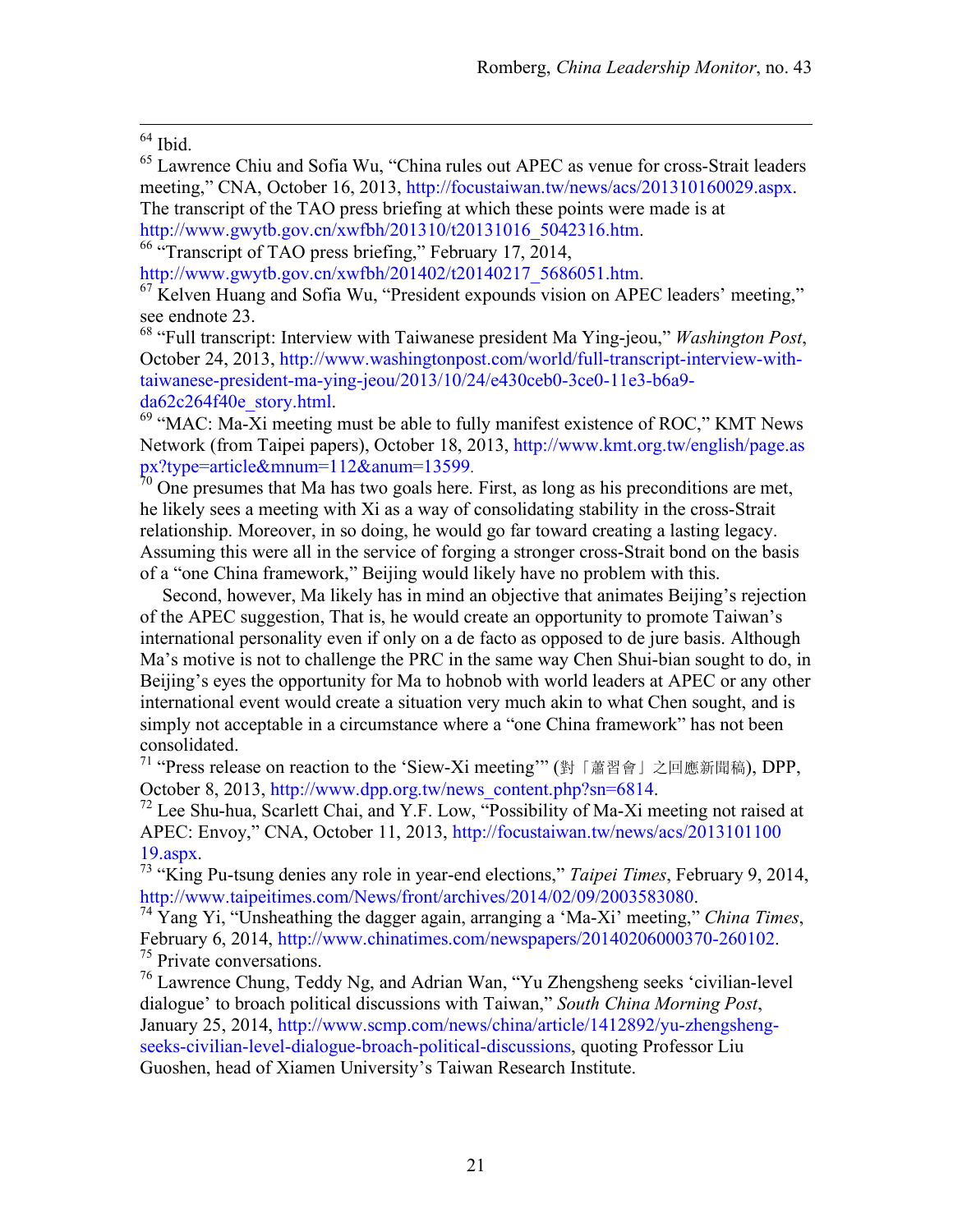In line with this, it was made known that at the  $10<sup>th</sup>$  round of SEF-ARATS talks to be held at the end of February, in addition to trying to advance the post-ECFA agreements in commodities trade and dispute resolution, agreements on earthquake-monitoring cooperation and meteorological monitoring will be signed. An agreement to avoid double taxation and foster taxation cooperation that has been under negotiation for four years has been put off, reportedly due to concerns on the part of Taiwan enterprises and opposition parties that firms could be subjected to an overall tax inspection by authorities on both sides. (Luo Yin-ch'ung, "Tax agreement will not be signed at  $10<sup>th</sup>$  high-level cross-Strait meeting" [兩岸高層10次會 不簽租稅協議], *China Times,* February 8, 2014, http://www.chinatimes.com/newspapers/20140208001021-260301.)

 $\overline{a}$ 

**<sup>77</sup>** Lin Ch'ing-pin, "Frank Hsieh runs for DPP chairman, says if elected he is willing to visit the Mainland" (谢长廷参选民进党主席 表示若当选愿访大陆), *Phoenix Satellite TV*, February 8, 2014, http://news.ifeng.com/taiwan/3/detail\_2014\_02/08/33598705\_0.shtml.<br><sup>78</sup> Chinese and English texts available at http://www.scribd.com/doc/198143800/DPP-2014-China-Policy-Review-Summary-Report. English text starts on p. 17.

79 As stated, the party's position is that the 1999 Resolution on Taiwan's Future is the basic statement regarding the DPP's position on Taiwan's status, and according to party rules, it has superseded the 1991 "independence" plank. That said, undoubtedly taking into account the complex politics within the DPP, party chair Su Tseng-chang has made known that he has no intention to revise, much less remove, the 1991 plank, and that he intends to focus instead on winning the trust of more people in Taiwan. (Jennifer Huang and Christie Chen, "Taiwan-China relations important, complicated: DPP chair," CNA, January 24, 2014, http://focustaiwan.tw/news/acs/201401250018.aspx.)

80 Justin Su, Chou Hui-ying, and Y.F. Low, "DPP head rejects call to 'freeze' independence platform," CNA, December 27, 2013, http://focustaiwan.tw/news/aipl  $/201312270016$ .aspx.<br><sup>81</sup> In 2007, the party's national congress adopted "by applause" a resolution that called

for the "rectification" of the name "Taiwan" as soon as possible and the writing of a new constitution. It also called for holding a referendum "at an appropriate time" to "emphasize Taiwan's independent statehood." Although the congress rejected a more strident proposal that said, "Our nation should write a new constitution and correct its official title to 'Taiwan,'" this "Normal Country Resolution," as it came to be called, was seen by many as, at least in spirit, returning the party to the position laid out in the 1991 Taiwan independence plank. (Flora Wang, "DPP passes 'normal country' resolution," *Taipei Times*, October 1, 2007, http://www.taipeitimes.com/News/front/archives/ 2007/10/01/2003381145.)

<sup>82</sup> Lin Yan and Liao Zida, "Sun Yafu speaks at Hong Kong forum." See endnote 8. Sun's full riff on the DPP was as follows:

在這裡, 我還想談一下關於民進黨的問題. 2012年以來, 民進黨內要求正視大陸崛起, 與大陸往來, 調整對大陸政策的呼聲較之以往任何時候都大. 但是, 民進黨沒有放棄"台獨"立場, 迴避廢除 "台獨黨綱", "正常國家決議文"的問題, 繼續阻撓兩岸關係法發展, 我們決定對台灣各政黨的態度, 是看他們怎麼認定兩岸關係的性質, 發展基礎及其前途. 以往, 今天, 將來都是這樣, 我們對民進黨的要求說到底就是一條——放棄"態度"立場和"一邊一國"主張, 如果他們這樣做了,